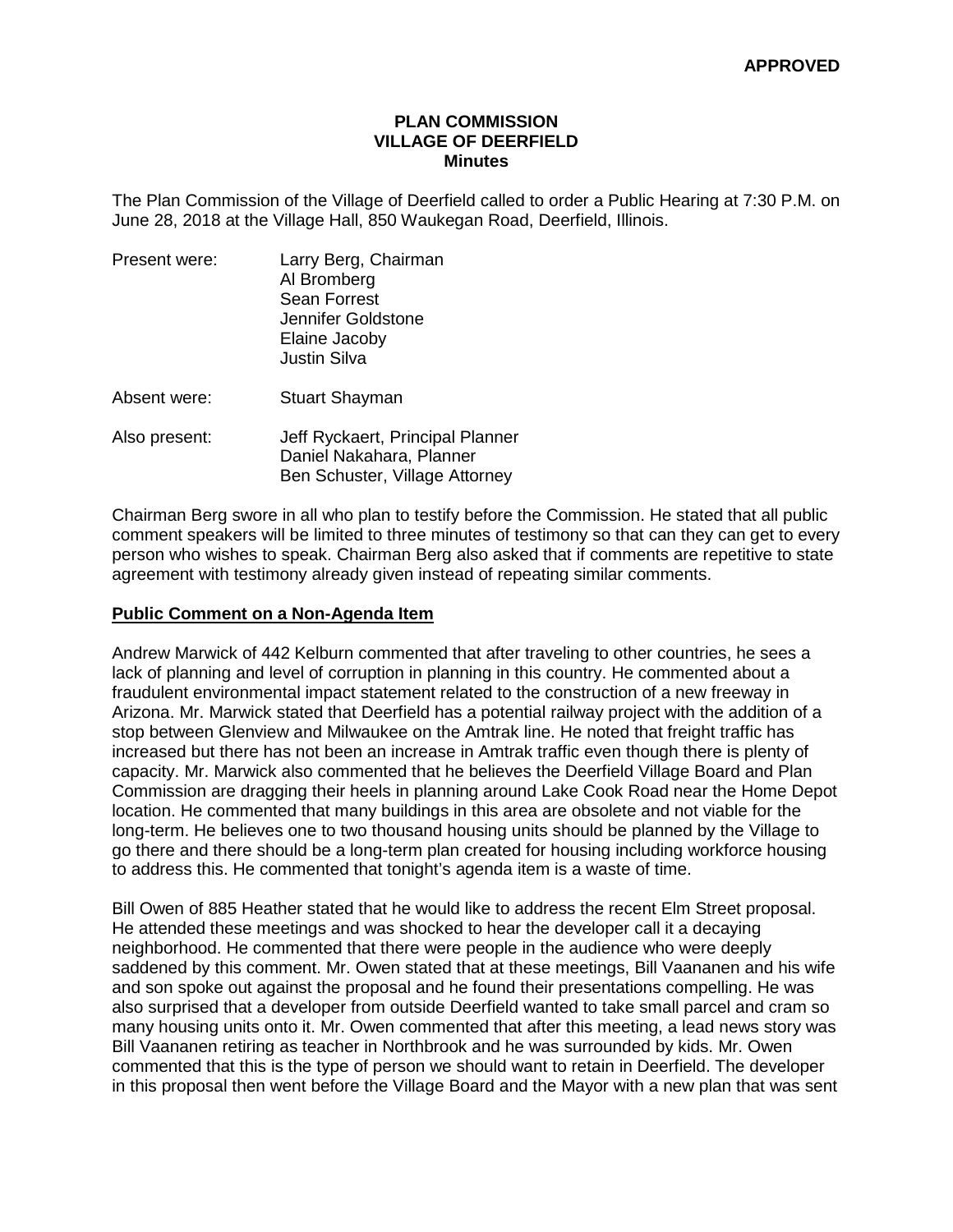back to the Plan Commission due to revisions to the plans. Mr. Owen commended the Village Board for their actions for agreeing not to approve any variances for this project.

# **PUBLIC HEARING**

**(1) Public Hearing: Request for a Residential Planned Unit Development (PUD) with Necessary Exceptions: a Rezoning of 10 Deerfield Road from R-1 Single Family Residential to R-5 General Residence District; an Amendment to the Comprehensive Plan Future Land Use Map to Permit a Workforce Housing Development at 10 Deerfield Road (Zion Lutheran Evangelical Church, Brinshore Development LLC, and Housing Opportunity Development Corporation)**

Commissioner Silva reported that he is recusing himself in this matter due to a conflict related to prior business dealings with the Petitioner.

Chairman Berg asked for proof of publication from the petitioners. The petitioners provided the certified mailing receipts to the Commission. Mr. Ryckaert reported that the legal notice was published in the Deerfield Review on June 7, 2018.

Steve Friedland, Attorney with Applegate and Thorne-Thomsen stated that he is representing the petitioner in this matter. Zion Woods is a proposed 25 unit new construction, affordable housing development for families and disabled adults. The development is located on eight acres of vacant land owned by Zion Lutheran Church at 10 Deerfield Road. Half of the units will be marketed as workforce housing to target people who work in the area but cannot afford to live in Deerfield. The other half will be available for people with a disability who can live independently. It will be developed by Brinshore Development and Housing Opportunity Development Corporation (HODC), which is a not for profit organization. Brinshore has been developing affordable housing for 25 years and HODC has 30 years of experience in development as well as experience operating and managing this type of housing.

The development will consist of two, 2-story buildings around central landscaping and parking areas. One building will be 12 units and the other will be 13 units. There will be 13 one bedrooms units, 7 two bedroom units and 5 three bedrooms. Mr. Friedland stated that they are requesting a rezoning of the subject property from R-1 Single Family to R-5 General Residential as well as a Residential PUD with certain exceptions and an amendment to the Village's Comprehensive Plan Future Land Use Map.

Mr. Friedland introduced Richard Koenig of HODC, Scott Goldstein of Teska Associates who prepared the property impact analysis, Mark Parrucci Architect with Eckenhoff Saunders, and Engineer Laura Shafer. Mr. Friedland reported that the petitioners presented the Village with their full zoning application materials including architectural plans, drainage and utility proposals, and studies including traffic impact study, fiscal impact report, market study, and property impact analysis, and are available to answer any questions from the Commission on these materials. They also provided detailed responses to the various standards.

Richard Koenig, Executive Director of Housing at HODC, reported that they were contacted by Zion Lutheran Church who asked them for a proposal after they had undergone a planning process and determined that they wanted to use the land that was currently unutilized to create a benefit to the community. They were seeking to find a developer to come in and build affordable housing for people from the community. The Church selected HODC and Brinshore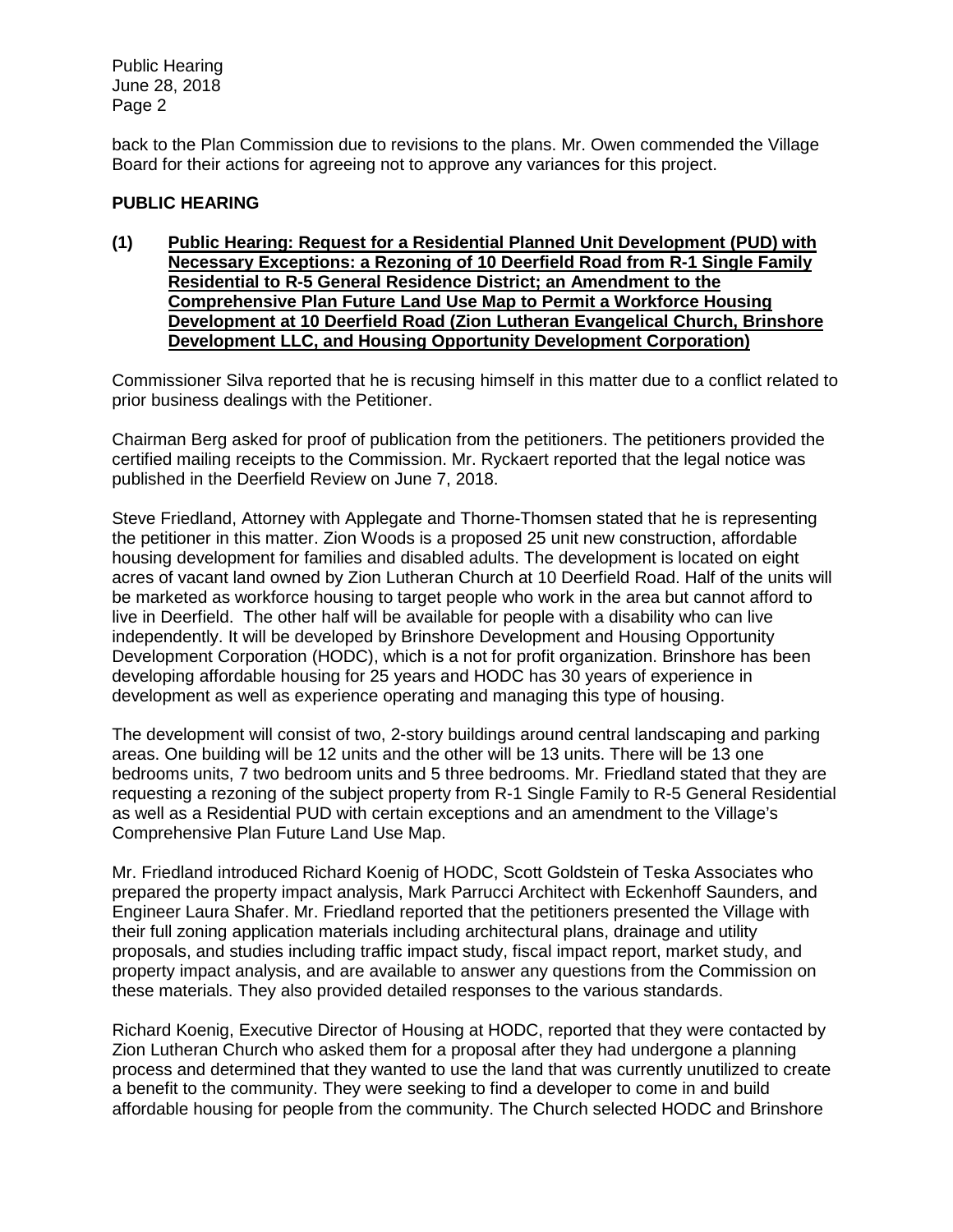to work together on this development to help the church meet its needs and serve the community. Mr. Koenig indicated that the site, which is just over eight acres, has been unused. Mr. Koenig reported that their development process began several years ago and after an initial proposal, they underwent a long process of getting input from the neighborhood and revising the proposal several times. Mr. Koenig reported that they have had a great deal of communication with the neighbors and the pastor of the church has met one on one with many of the neighbors. After concerns about the development being too dense and too large, it was reduced from 48 to 25 units and from three to two buildings. They also lowered the rooflines, reduced the mass, added landscaped islands, changed the orientation of parking to be away from the neighbors, and added compensatory water storage to account for the river overflowing after excess rain, which will change what the flood plain looks like. Most of the site will continue to be open space except where the buildings will be placed. He added that they also changed the lighting and the trash enclosures in response to community input.

Mr. Koenig showed the proposed site plan pointing out the two proposed buildings and commenting that they wanted to reduce the impact on the neighbors and meet the goals of the Village's Comprehensive Plan. The Comprehensive Plan calls for high-quality construction and low-density housing to create a stable residential neighborhood with open space. Mr. Koenig stated that this is exactly what this development does. Mr. Koenig reported that they would use a local contractor that they have worked with before to ensure high-quality construction. He added that housing stock in the community costs much in excess of what this development will cost and they are trying to meet the Comprehensive Plan goal of providing varied housing stock while still being compatible with the neighborhood in density, scale and character.

Mr. Koenig reported that the architectural style has been revised significantly, there is now a mix of one, and two-story buildings that are not as dense and will have further setbacks. The proposed buildings will be 33 feet high even though 35 feet is allowed in R-5. He commented that typical developers ask to push the boundaries with height, setbacks and density and they are well within all requirements in their proposal. Mr. Koenig commented that in R-5 zoning, a site this size could fit over 100 units, however they are only seeking to build 25 units. He commented that their density would be between R-1 and R-2; however, they need to request R-5 because it is multi-family housing and this is the only zone, which allows this. He added that there will not be anything else additional asked for. Total floor area allowed with the existing zoning in R-1 would be 3,500 square feet house. He commented that by right on an 8 acre site, 19 units could be built, in which you would have almost 70,000 square feet of residential units, which goes up with R-2 and other categories. They are asking for a fraction of the floor area and square footage under any other zoning district.

Chairman Berg confirmed that they are utilizing the entire property in these calculations and not just the back part to be developed. Mr. Koenig added that they are requesting 7% lot coverage even though 35% lot coverage would be allowed, and although required setbacks would be 29 feet, their setbacks will be 150 feet from the west, 100 from the east, 350 feet from the south and 500 feet from the north.

Mr. Koenig reviewed the potential benefits of the proposal. He stated that a benefit of this development includes achieving the Comprehensive Plan goal of creating a diverse housing stock for the long-term, as their affordable housing financing has a requirement of 30 years. He commented that there is a huge need for affordable housing as shown in their market study. Another benefit includes improving storm water management and reducing flooding in the area and giving a place for the water to go. Their plan will take water from the west and put it in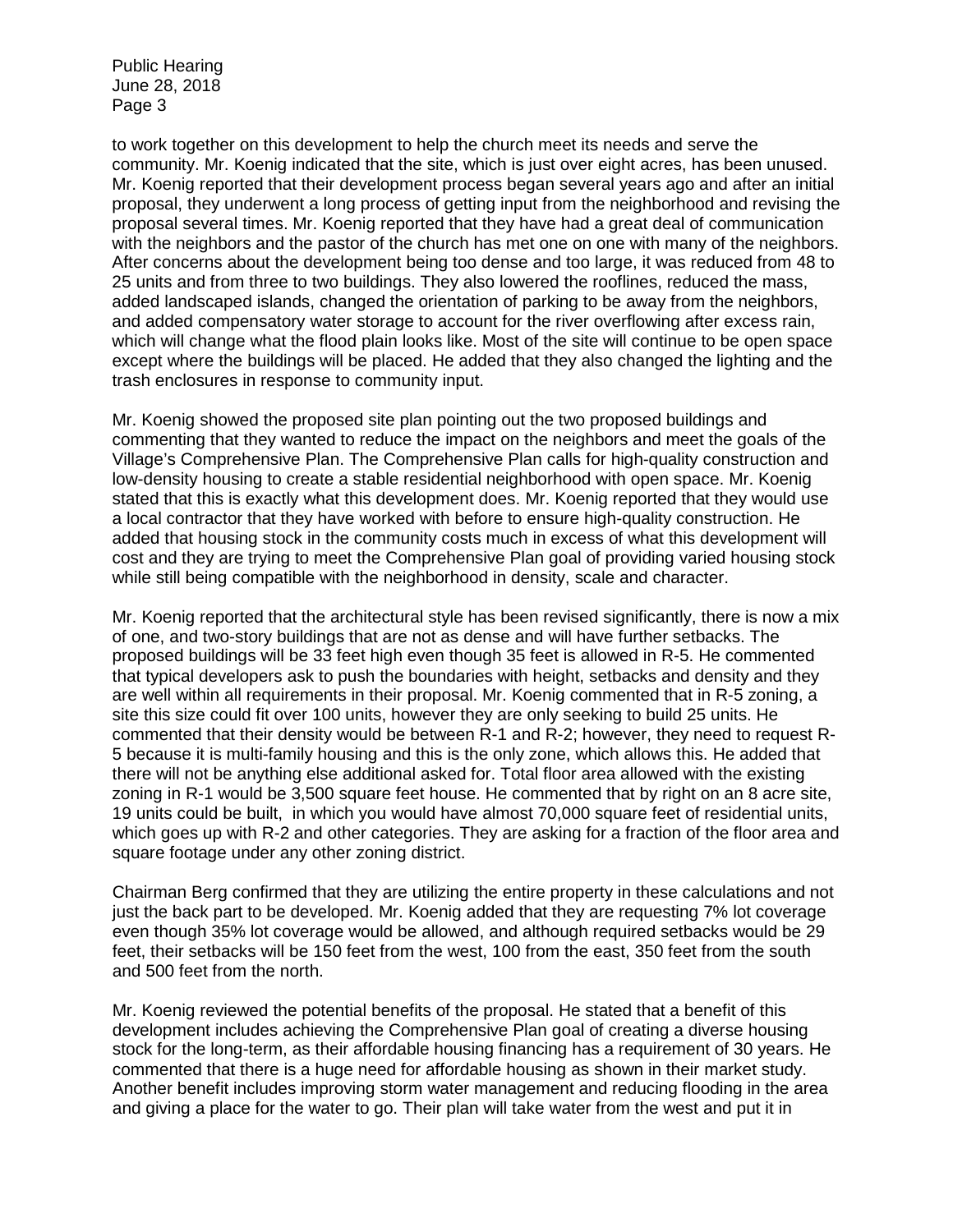retention or detention, thereby reducing flooding throughout the area. Rental units will also increase the tax base and the permit impact fees to the Village for construction will be over \$200,000. He added that the traffic impact is negligible per the traffic study, and the fiscal impact study showed no net fiscal impact on the Village and the schools and a completed property impact study.

Scott Goldstein, Principal at Teska Associates, reported that he was asked to address two questions in completing the property impact study. He was seeking to determine if there is evidence that homes closer to existing affordable housing developments in Highland Park and Deerfield have less value than properties further away and if there is evidence that homes sales close to affordable housing are valued less than homes further away. Mr. Goldstein stated that he looked at existing conditions of the site and homes around site and then looked at the sale prices of the adjacent homes then compared this to the assessed values closer to the site versus further away. Mr. Goldstein reviewed the process stating that they looked at conditions around the site, homes around the site, and sale prices of homes along the site and then compared the assessed values of properties closer versus further away. He noted that from a market analysis perspective, there are buffers between the development and the properties to the west and to the east in Highland Park and across Deerfield Road. These buffers include the church building, green space, and the river. Mr. Goldstein reported that recent sales showed a consistent price close to the site with an average value of \$210 per square foot. Mr. Goldstein added that they then looked at home sales in the area in close proximity to affordable housing to compare. They looked at homes in 1,000 feet of affordable housing and compared them to homes within 1,000 and 2,500 square feet way to have the same market area and same neighborhood. They looked Hyacinth Place in Highland Park and found that homes had a higher average value closer to the affordable housing property than those did further away. They also found that assessed values were slightly higher. They found that the value of the property is primarily due to the quality, age and size and there is no relation between value and distance to affordable housing, all differences were attributed to other characteristics of the properties. They next looked at Walnut Place and again found that the average sale prices were higher closer to the development as well as the assessed values. There was no evidence that homes closer were selling for lower values. Mr. Goldstein continued that Ravinia Place in Highland Park also had the same conclusion that there was no impact on value from affordable housing and values were found to be the same closer versus further. In addition, at 1 Deerfield Place, senior affordable housing, they found that average sale prices and assessed values were higher closer to the development than further away. He stated that the findings of the study report that there is no evidence that sale prices are lower close to affordable housing compared to those further away. There is also no reduction in assessed values and therefore has been no reduction in property taxes generated by homes closer to affordable housing versus further away.

Mr. Friedland reviewed the zoning standards related to their proposal. He stated that the petitioners understand that public commenters will bring up points about zoning rules, property values, reliance on existing zoning, and other things, but that despite these points, they feel that when the Plan Commission looks at their development that they have met the various zoning standards when considered all together. He stated that zoning is the regulation of physical development of land as well as a mechanism by which goals and objectives of a community are met. The petitioners are confident that they satisfy the zoning standards and achieve an objective of the community to provide needed housing in Deerfield.

Mr. Friedland stated that to rezone the property, the Commission needs to consider the existing uses on the site. Zion Lutheran Church has occupied a portion of the land for years with the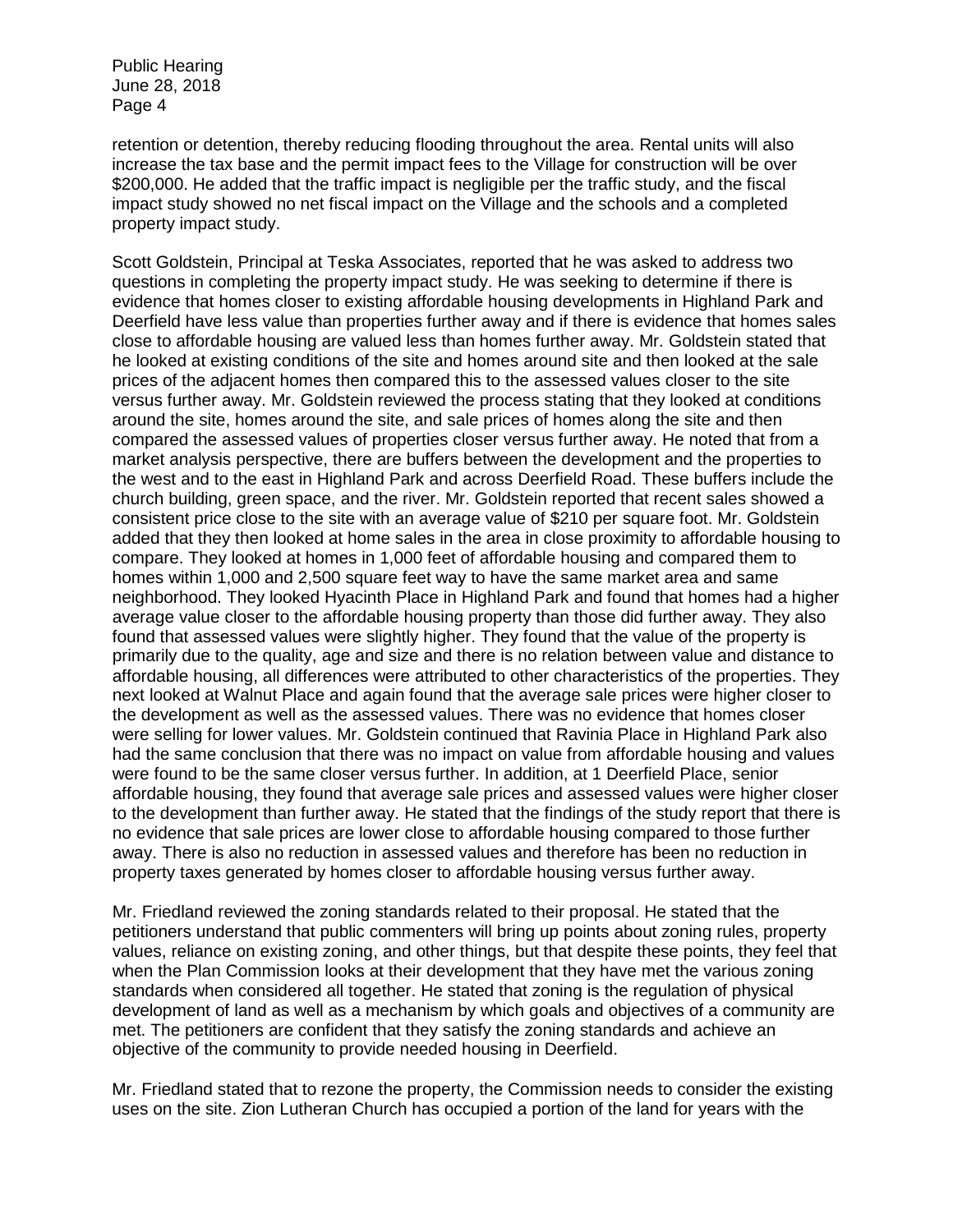church, parking lot and parsonage and a significant portion of the land has remained undeveloped. The site is bounded by Deerfield Road, the Chicago River North Branch, and landscaping on the west and north. It exists as a separate and distinct parcel and is isolated from neighboring properties and not connected to pedestrian or vehicular flow, which would not change with their development. There will be no new access or curb cuts. Mr. Friedland stated that the site presents an opportunity to develop multi-family housing that will not impact neighboring existing single-family uses. Based on this suitability, they are requesting rezoning to R-5, which is the only category that allows multi-family housing, although the proposed density falls between R-1 and R-2. They are also requesting a Residential PUD and through the PUD the Village would have the ability to limit density that would otherwise be possible in R-5. Mr. Friedland stated that they are proposing 25 units and are not seeking to develop anything in excess of that.

Mr. Friedland commented that regarding the zoning standard of effect on the community, they believe there will not be any significant detrimental impact on the health, safety, and welfare of the community. They feel it will create needed affordable housing and meet a goal of the Village. Mr. Friedland pointed out that the fiscal impact study presented to the Village notes that because the property will go from exempt to taxable, there will be a positive net fiscal impact on Deerfield. Moreover, based on the property market analysis that Mr. Goldstein presented, the neighborhood will not be affected and will not diminish property values.

Mr. Friedland stated that regarding the adequacy of utilities and ingress and egress, they have met with Village staff and have been informed by fire and police that there is adequate capacity to service the property and all utilities are available. Additionally, the traffic impact study concluded that the existing roadway system could handle any additional traffic generated by the development and that all adequate rights of way and intersections will operate at an acceptable level of service.

Mr. Friedland reviewed the exceptions requested under the PUD. The first is to allow an existing service drive along the perimeter that is 13 feet and within the required setback from the west property line. The second exception is to allow the existing church building to remain 25 feet from the west property line in lieu of the required 28-foot setback. Both of these requested exceptions were existing conditions not created by the petitioners, but need exceptions granted under the PUD. In addition, the PUD guidelines permit one sign and there is one existing sign for the church. They are proposing a second ground sign identifying the residential development. The petitioners feel it is necessary to identify both uses and will not create sign clutter with the 428 feet of frontage along Deerfield Road. Mr. Friedland stated that they are also asking for an amendment to the Comprehensive Plan. The Future Land Use Map calls for this site to remain an institutional use as it has been for many years. They believe the proposed change to a residential use is consistent with the Comprehensive Plan's goal to provide a more diverse housing stock in the Village. Mr. Friedland pointed out that another section of the Comprehensive Plan points out the need for affordable housing in the Village. It also states that less than 1% of land in Deerfield is vacant and available for development. Therefore, to achieve the goal to develop affordable housing, existing sites must be redeveloped. Mr. Friedland then read a statement from the Comprehensive Plan stating that the Village recognizes the need for affordable housing in the Village and will give due consideration to accommodate new affordable housing options within the Village when opportunities are presented to develop or redevelop significant parcels for residential uses in Deerfield. Mr. Friedland commented that the Zion Woods site is an opportunity to develop affordable housing on a site that is basically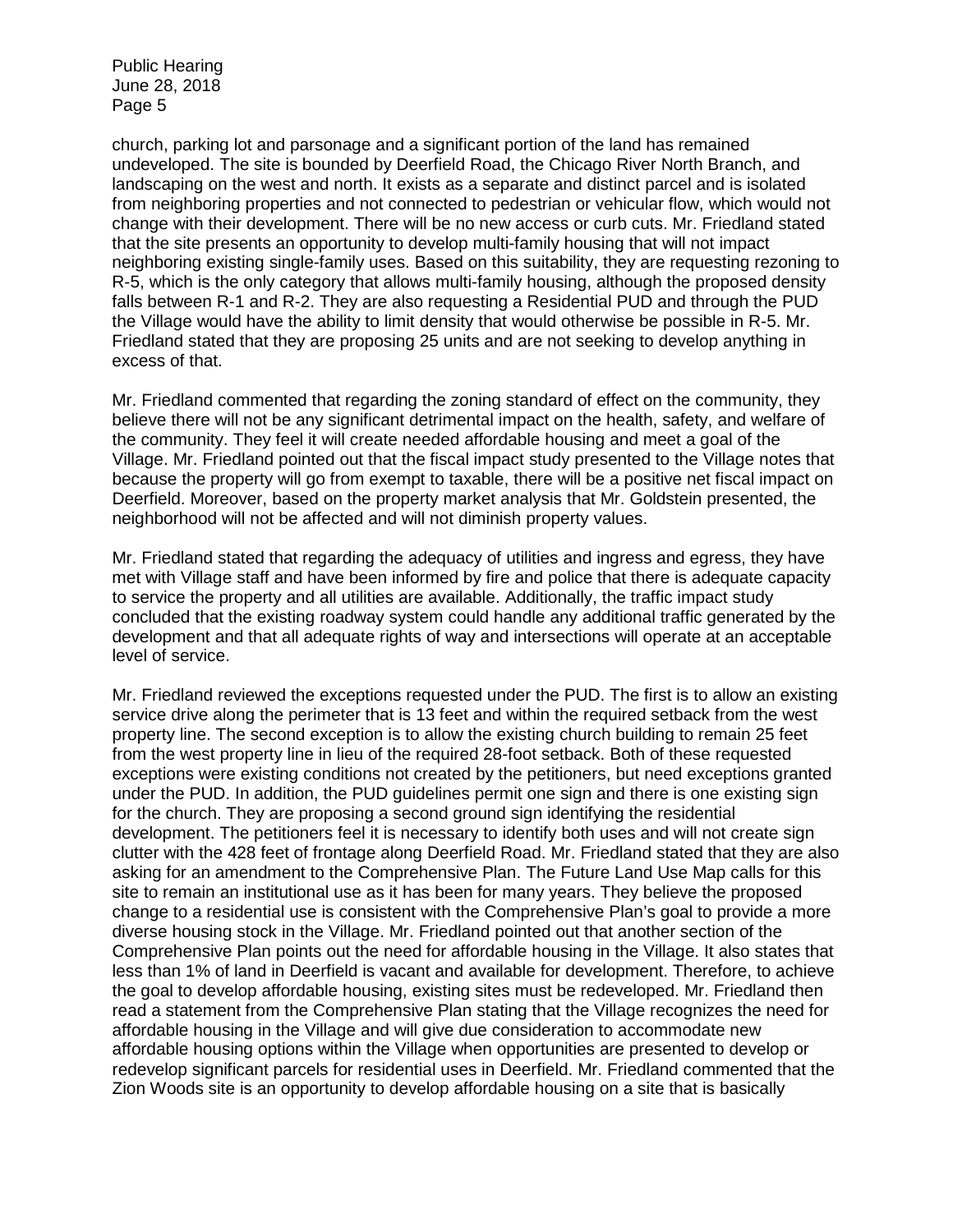isolated from the surrounding homes and can be developed without detriment to the surrounding area. Mr. Friedland reported that their formal presentation is over.

Commissioner Bromberg confirmed that the church will continue to own the entire property and will lease this portion to the developer. Mr. Koenig replied that there would be a 99-year ground lease and a 30-year agreement for affordable housing per their financing. Commissioner Bromberg asked what will happen if the church ceases to exist during this time. Mr. Koenig replied that the lease would continue, and the future landowner would take it over. Commissioner Bromberg confirmed that if approved nothing else can be done on the site for 99 years. Commissioner Bromberg confirmed that there are currently no property taxes paid on this portion of the site and commented that this use would generate property taxes as a rental property.

Commissioner Bromberg asked the petitioners to explain how the storm water management system will work. Civil Engineer Laura Shafer stated that there are two ways in which storm water will be managed on the property. There will be water detention basin to capture day-today rainfall at the south end of the site just north of Deerfield Road. All water from the site will be captured through pipes and discharged to the river from this detention basin. There will also be a compensatory storage basin added for when the river overflows after very heavy rains. Because the site is in the flood plain, they are required to provide compensatory storage at the ratio of 1.2 to 1. Ms. Shafer stated that they would provide this extra area for water collection that will only be used during and after heavy storms; where there is standing water on the site today. The majority of the time this will be a dry basin planted with native grasses; there will be no wet pond on the site.

Commissioner Jacoby asked for additional details on the process of pumping water back into the river after heavy rains. Ms. Shafer replied that it is a gravity facility that is not pumped, and will not flow back into the river until the river is low enough to accept it. The basin is large enough to accommodate any overflow due to this timing issue; about twice as large as if it were going back into a municipal system. This system design will be approved by the Village. Commissioner Jacoby asked how long it could take for river to be low enough. Ms. Shafer replied that it could be up to around three days, sometimes sooner.

Commissioner Bromberg confirmed that there is no water engineering on the site today and that when the river overflows it sits there until it soaks in naturally. Ms. Shafer added that the overflow creates standing water on the site and in some areas makes its way back to the river naturally, and that their plan maintains this flow while actively collecting the water and directing it back to the river.

Chairman Berg asked the petitioners to compare the existing conditions to the proposed improvement and review the net affects. Ms. Shafer stated that there is no water engineering now and that their plan captures and significantly slows down excess rain as well as river water overflow. The plan will then slow the water down and release it into the river. She added that this plan would benefit the surrounding area that is downstream and have a positive net effect.

Commissioner Bromberg asked the petitioners how the access drive is used today by the church and how it will be used. Mr. Koenig replied that the service road behind the church is used for accessibility for handicapped and for deliveries as the front entrance has steps. It is not used as a regular entrance and exit and is not used frequently. Mr. Koenig stated that it would absolutely not be used by apartment buildings residents. They will use the main drive only. He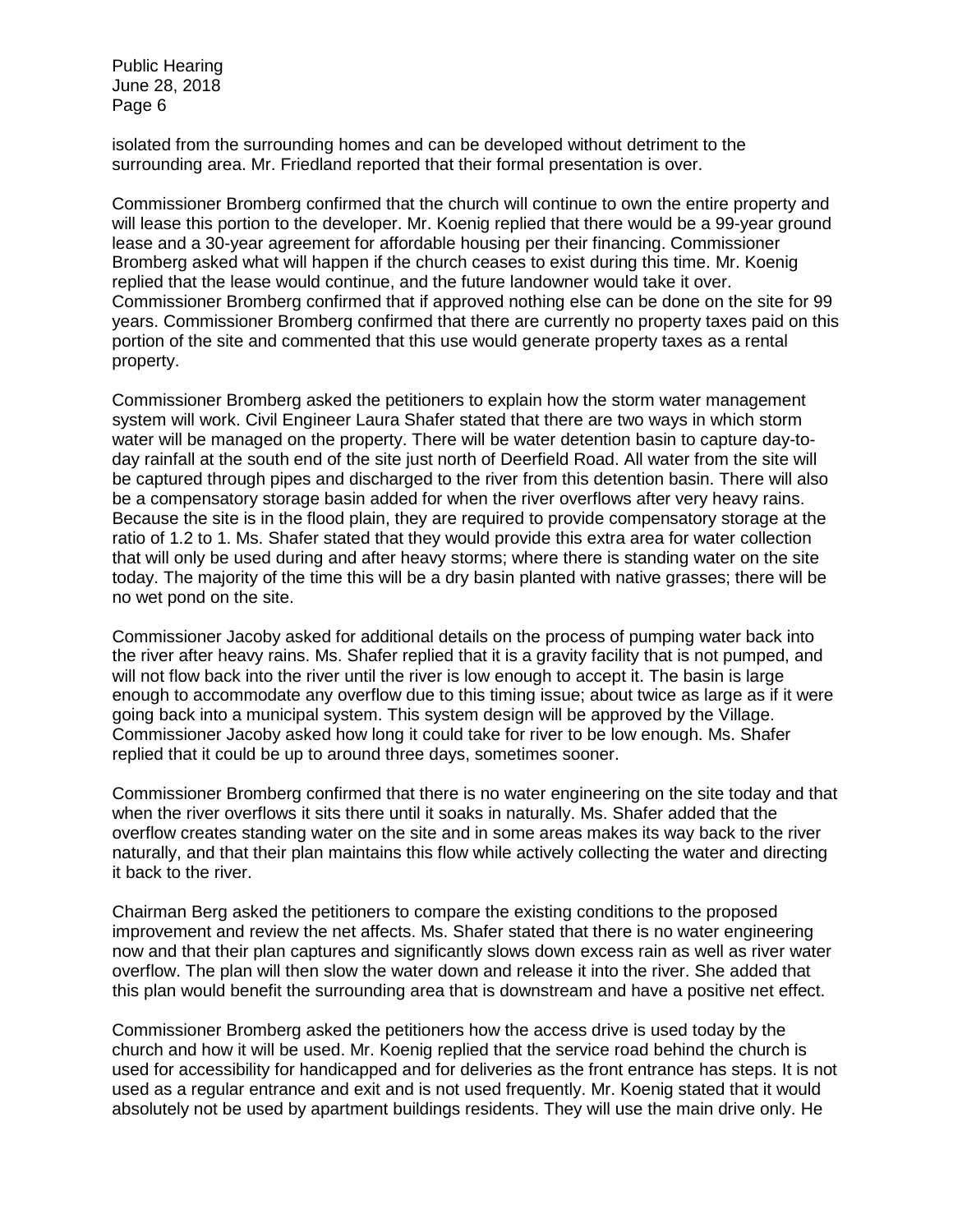added that the access drive is not an active road and would not be mistaken for one, and additionally residents will be prohibited from using it.

Commissioner Bromberg asked how residents will qualify for disabled housing. Mr. Koenig replied that residents for all units must meet the income qualification, which for a single person is making no more than \$35,000 per year, for two people it is about \$40,000 and for three people it's about \$45,000. Half of the units will be for residents who meet this requirement and are also disabled and able to live independently.

Commissioner Bromberg commented that several emails from neighbors' question whether the church is getting enriched by this project and asked the petitioners to address this. Mr. Koenig replied that the church will not be enriched. They have been offered money for the land and they are donating the property to the developers and they will pay a nominal amount for the land lease, however there will be no direct enrichment to the church.

Commissioner Jacoby asked the petitioners to review the highlights of the traffic study. Ms. Shafer stated that they listened to comments and concerns from neighbors about adding traffic count locations to study the traffic impact. She stated that in the first study they looked at the Zion Woods driveway and Heather Drive to the west. Ms. Shafer reported that updated counts were then also done to the east at Villas Court, Evergreen Way, and Carriage Way. They also added times of day for counts at peak morning, peak afternoon and evening. Ms. Shafer stated that for the purposes of the traffic study they assumed that all residents will drive even though there is access to public transportation. Ms. Shafer reported that at each intersection they found there will be less than a half of a second of additional delay to an already busy Deerfield Road. Between the existing delay and five years out after the development, they predict a five-second delay, which is not an impact.

Commissioner Jacoby commented that per the study around 2,200 cars pass on Deerfield Road each hour with 7,900 cars per day in March and 12,100 per day in June. She asked how many additional cars would be added from the development. Ms. Shafer replied that there would be an additional 13 to 16 cars at peak times.

Regarding the market study, Commissioner Forrest asked where the affordable housing is today in Deerfield. Mr. Ryckaert stated that about 4% of housing in Deerfield is affordable housing according to the State definition of affordable housing, with around 255 units total. Mr. Koenig added that the 1 Deerfield Place senior living building is the largest with 99 units and the only officially designated as affordable housing. The rest are scattered locations and are lower-cost apartments. Commissioner Forrest asked the petitioners if they have a quantity of need or a comparison of people in Deerfield who would qualify for affordable housing versus the number of affordable housing units available in Deerfield. Mr. Koenig replied that they would look into this.

Commissioner Jacoby asked for more details to clarify the 99-year lease and the 30-year time frame for affordable housing. Mr. Koenig replied that it is a 99-year land lease for the property and 30 years is the timeframe required for affordable housing financing. The financing comes from a variety of government sources that is intended for developments like this. When the 30 year timeframe for financing ends, the property would not be required to officially remain affordable housing. Mr. Koenig stated that as a non-profit with an organizational mission, they plan to maintain the site as affordable housing after the 30 years for the long-term. The 99-year ground lease gives them the ability to do this as long as possible, which is their goal. Mr.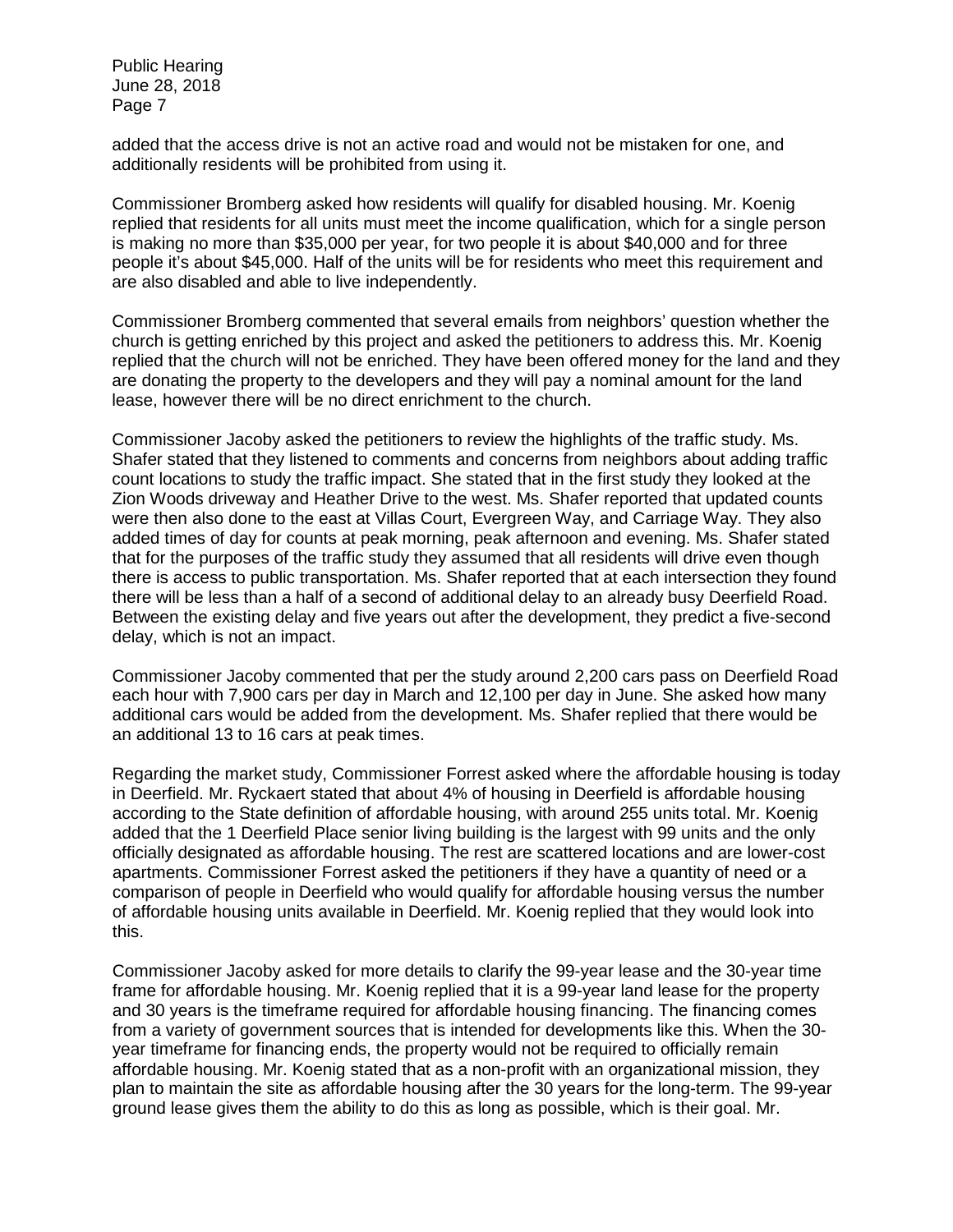Friedland added that when the 30-year period is over, they could secure additional affordable housing financing.

Commissioner Jacoby asked how they plan to market the units to Deerfield residents or Deerfield workers such as police and teachers. Mr. Koenig replied that their goal is to serve the community and the marketing is done locally describing the marketing as a series of concentric circles. They will first market through local resources including newsletters, websites and contacts at local organizations, and then move further out to neighboring communities. Mr. Koenig added that Federal Fair Housing laws do not allow preference to be given based on where potential residents live or work.

Commissioner Goldstone asked how Thresholds is involved with the disabled housing. Mr. Koenig replied that 12 units are special needs housing for people with any type of disability; physical, developmental, or mental. Thresholds is typically an organization that provides services to people with mental illness and is one of several agencies that they work with to arrange services and place residents in disabled housing. Commissioner Goldstone confirmed that they market to these agencies to get residents in the disabled housing units. Commissioner Goldstone also confirmed that the workforce housing units and disabled units would be interspersed.

Commissioner Goldstone commented that one of the neighbor letters received expressed concern about water retention in the back of the site being close to homes where children play. She asked what type of buffer will be in place to prevent a child or someone else from falling into the retention area when it has water. Ms. Shafer stated that they raised the edge of the compensatory storage further away from neighbors to have an additional setback. She also noted that the storage area slopes are similar to a sledding hill and does not have a drop off and is not typically wet. She showed images of the tall native grasses that will grow there commenting that it would not be inviting to walk through even when dry as the grasses will be tall. She stated that there is no real physical barrier or fence, but there is a small berm.

Commissioner Bromberg asked if there is anything in the proposed plan that has any impact on the neighbors in Highland Park to the east of the river. Ms. Shafer said no, not to her knowledge and if anything, the water flow would be slowed down for downstream neighbors.

Commissioner Forrest asked Mr. Goldstein if there is any data regarding the impact of new multi-family housing adjacent to existing single-family homes. Mr. Goldstein stated that all examples in his study were multi-family with single-family homes nearby. He stated that they found the highest single-family home prices were across the street from section 8 housing, which is lower income than workforce housing proposed here. He added that they also studied the market area of the surrounding communities and found that there is .3% of affordable housing units available out of all housing for those who meet the income requirements, which is 11,000 households. He added that there is also a need for more rental units to be available.

Commissioner Forrest asked Mr. Koenig about his organization's other developments in Glenview and Wilmette and how they compare to this location. Mr. Koenig replied that they are all very different. HODC has 20 affordable housing developments in the North Shore suburbs including some single-family homes. In Deerfield, they manage two single-family homes and the 1 Deerfield Place senior living building. Their recent developments include a 13-unit development in Glenview, as well as others in Evanston, Arlington Heights, and one just approved in Wilmette, which is also surrounded by single-family homes. They are of a variety of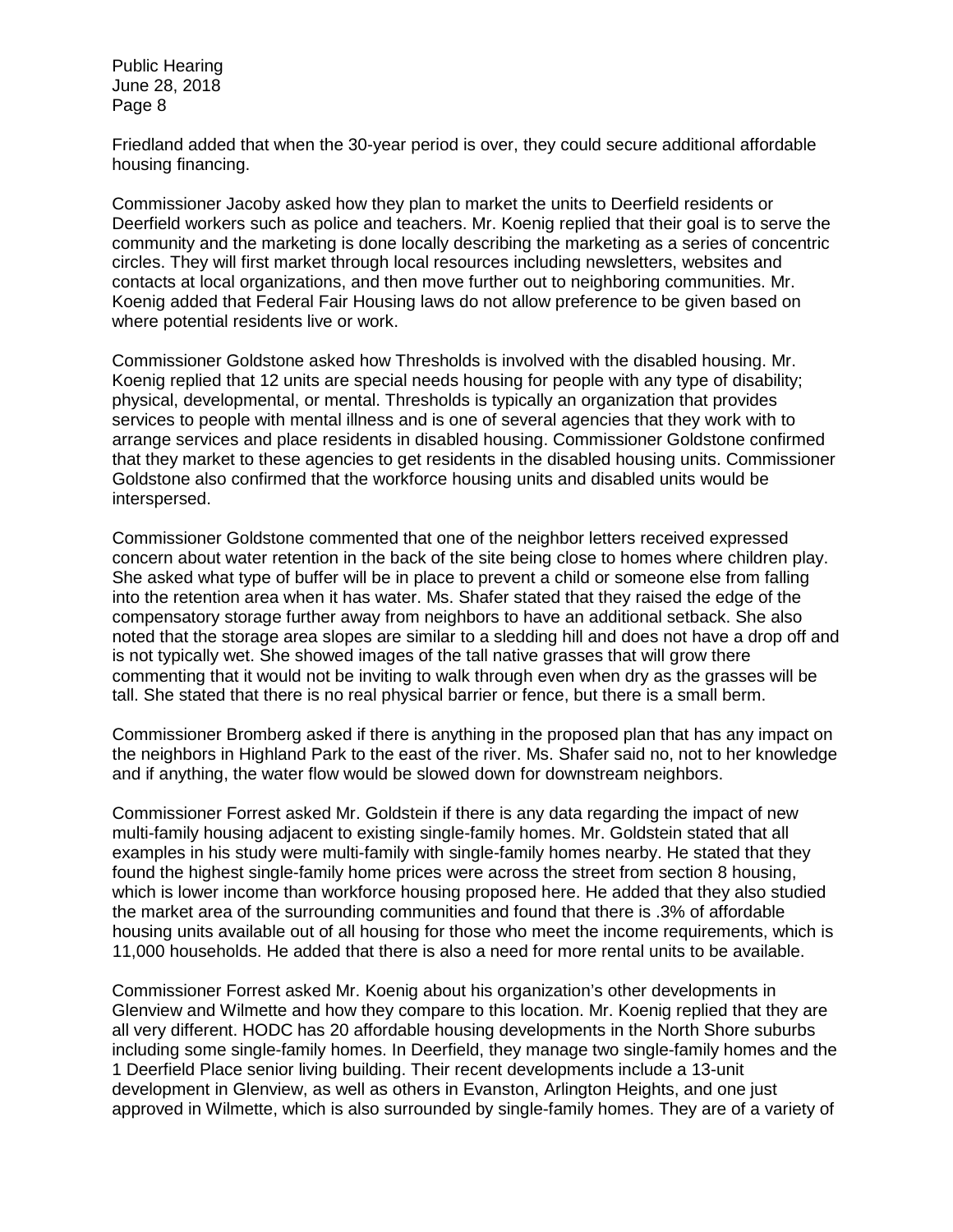sizes and styles. He added that Brinshore has many more housing developments as well. Commissioner Forrest asked about access to public transportation from the site. Mr. Koenig replied that the bus on Deerfield Road is a huge asset and the Metra station is one mile to the west.

Commissioner Jacoby commented that in letters received there were concerns expressed about overcrowding in the schools and asked the petitioners to address this. Mr. Koenig replied that they predict the number of students based on the bedrooms available would be 10 to 20 total, and they will reach out to the school Superintendent to confirm this prediction and the impact. At the time of the initial larger proposal, the Superintendent commented that they do not predict an impact on the schools from the development.

Chairman Berg opened public comment on this matter.

Daniel Fletcher of Grayslake commented that he is not a Deerfield resident but has been a member of Zion Lutheran Church for 37 years. He stated that he was married there and both of his children were baptized there, and it is an amazing place in an amazing city. He commented that at a prior meeting there was a young man who was a child of a Deerfield resident but could not afford to live here, and it struck him that this project could give him that opportunity. In addition, that even if you only touch one person or one family that is amazing. He commented that as a career military officer, he has heard of young airmen struggling to find a place to live while defending this country. He hopes this kind of proposal will make a difference in people's lives.

Jeff Rothbart stated that he is one of developers of Elysian Way across the street from the site. He commented that the church pays taxes on the church portion but not on all of the land and that this proposal will increase the density as an R-5 property, which makes it more valuable. He stated that this increment of property taxes is being given away by the Village based on the structure of the transaction as proposed, and that there is a better way to do this to benefit the Village. If the land and the buildings were assessed the Village would receive this as property taxes. He commented that relative to the land lease, there are no deed restrictions or covenants on future use of the land, and after 30 years it could revert to market forces and change to very valuable multi-family units that could be worth millions of dollars being zoned R-5, the most dense multi-family. And this makes the parcel very valuable and this is what could enrich the church in the future. He commented that he finds the density presentation by the petitioners to be very misleading. The density of 2.8 units per acre on the 8 acres excludes and ignores the fact that the land is already improved with the church and does not accurately reflect the density as one property with one PIN. This means property density would be 4.15 units per acre, which includes being evaluated as one single PIN number. Their density was not accurate.

Commissioner Bromberg asked when approving the rezoning they can put a stipulation that the site has to remain affordable housing beyond the 30 years. Attorney Ben Schuster replied that as a PUD, any changes to the use of the land and the buildings on the land, it will have to come back for approval as amendments to the PUD. So even if the zoning is changed to R-5, at the end of the 30 years they could not add more units without getting an amendment to the PUD approved by the Plan Commission and the Village Board. He added that in terms of a condition on the length of time for affordable housing, zoning is about the use of land as residential, and can stipulate residential use but not whether the property is used for somebody who meets affordable requirements or not. According to zoning, the use of the property is in the same manner no matter their income.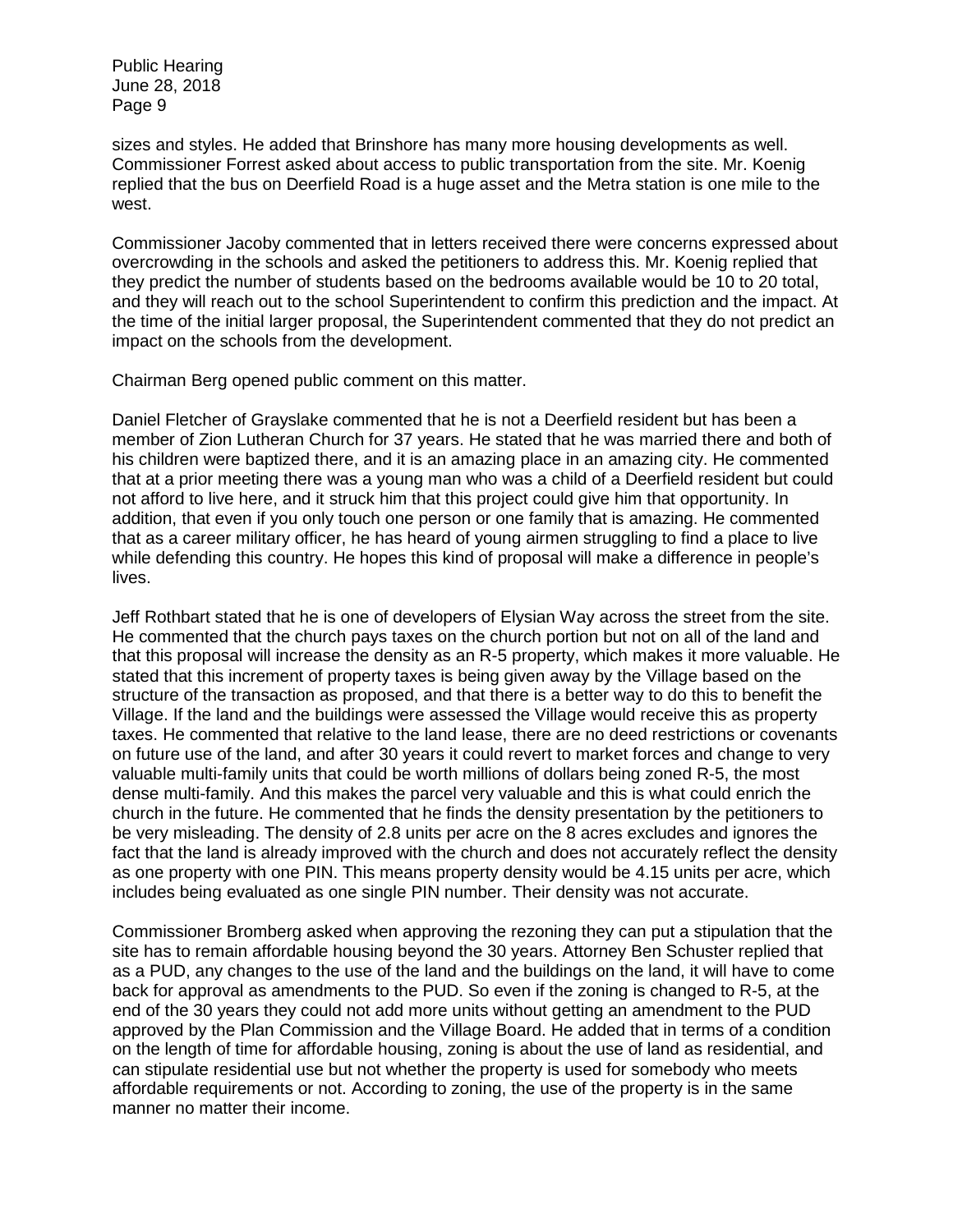Jodi Shapira of 630 Carriage Way commented that when she first saw this proposal she was one of the few excited about it. Until she looked further into the studies and had doubts. The first traffic counts for the traffic study were done on the first day of spring break. And the second counts were done on the Wednesday after Deerfield High School classes were over and the day of 8<sup>th</sup> grade graduation. That makes her question the integrity of the study and of all studies in the proposal. She commented that in the housing impact study, the areas being compared were closer to downtown Highland Park and downtown Deerfield which make them more desirable. She also questions the number of cars projected in the traffic study, as well as the water study. She commented that there are times she cannot drive out of her neighborhood because of flooding. She added that she likes the idea of bringing affordable housing to Deerfield; however, Deerfield teachers would not qualify as they have a starting salary of \$40,000 per year.

Renee Schickles of 750 Carriage Way stated that she has lived in King's Cove in Deerfield since 1991 and she was excited to learn affordable housing may come to her neighborhood. She stated that she came to this country as an immigrant at the age of five and her family's first apartment was a one-bedroom unit for five of them with rodents. She commented that it was a horrible apartment, and she was embarrassed to bring anyone there. And then when she was 12, she helped her parents fill out the forms to apply for city housing in New York that required one parent to have a job. She lived in that apartment until she got married. She stated that affordable housing made a huge difference in her life. It was a clean apartment and a good place to live, helped her make new friends, and offered her many opportunities. It afforded her good education and she is happy that Deerfield may have affordable housing. She stated that her experience in affordable housing was excellent and she is excited to see this be offered to others in Deerfield who may not be fortunate enough to have a nice place to live.

Gerry Saltarelli of 935 Heather reported that he lives directly across from the project to the north. He commented that when he first spoke to the Commission about this proposal, his issue was the integrity of the zoning classifications and this has not changed even though the project scope is reduced. It is still multi-family housing dropped into an area that is exclusively singlefamily homes 360 degrees around, which makes this spot zoning. His opposition has nothing to do with the use as affordable housing. He commented that it is a worthy objective and this is a difficult task for the Plan Commission to weigh and his objection is that he feels this is not an appropriate development for this location on this site. It is too dense and will negatively affect their properties. He is opposed to more people, more cars, and more lights. He stated that it is common sense that houses next to busy roads or high-density housing are less valuable. He stated that he feels his home and his neighbors are not isolated from the development and it is not open with the parking lot and turn circle. He added that he wanted to live there with a quiet neighborhood and lots of green views and this will change that. He stated that zoning is a statement by the Village of what you can use your property for now and in the future, and to change this now is a breach of trust with residents. He added that he is concerned flooding will also be made worse by this project. He entered into the record a petition opposing this proposal with the signatures of 309 Deerfield residents along with a map of where they reside, and it is not all immediate neighbors.

Chairman Berg asked legal counsel to address spot zoning. Mr. Schuster explained the concept of spot zoning under Illinois law. He stated that it is not whether there is contiguous zoning or that the size of a site matters, as there are many sites that do not have the same zoning as neighbors. For example, institutional zoning or single-family neighborhoods with parks or churches in the middle. The change in zoning of one parcel is not spot zoning. Spot zoning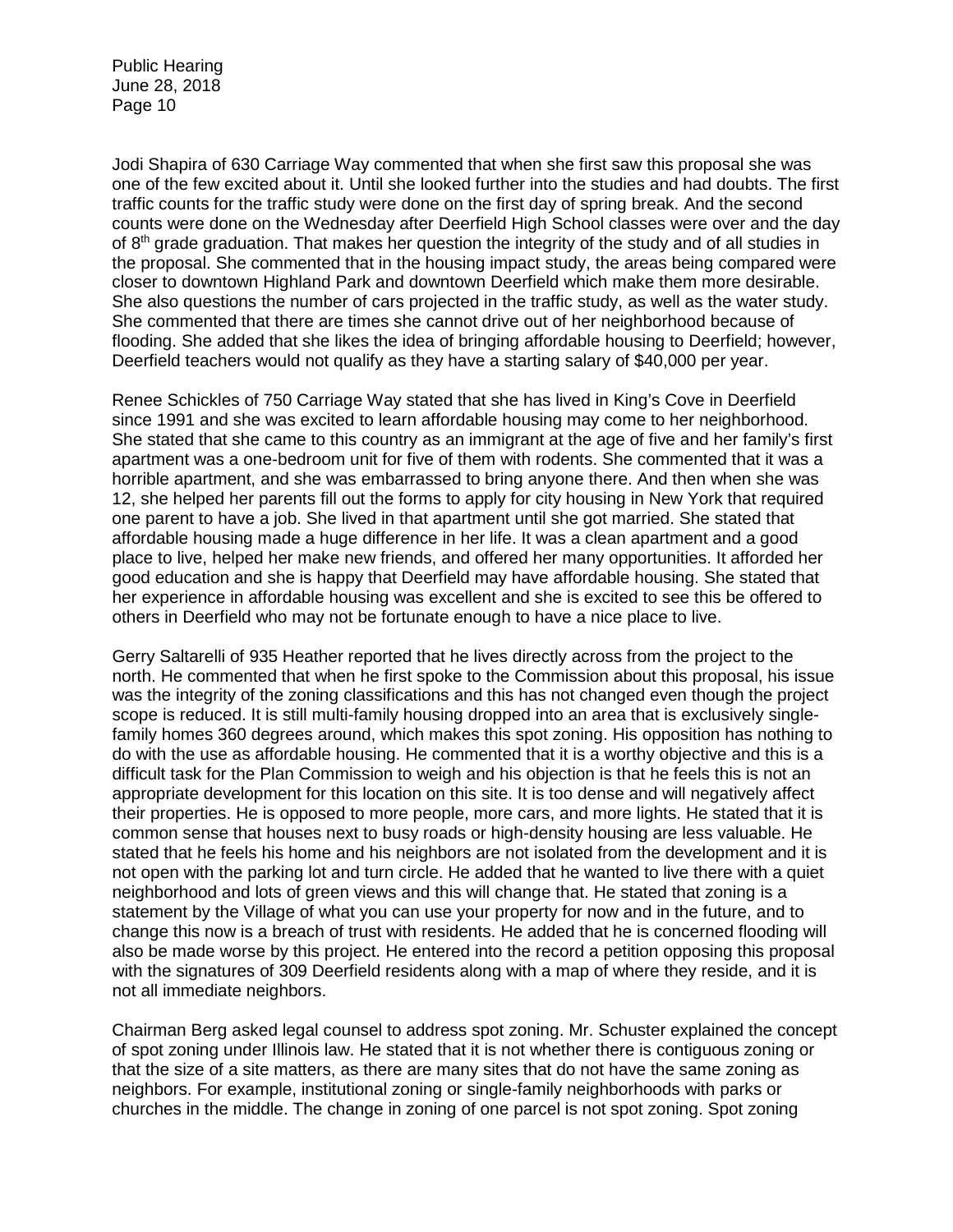looks at a series of factors. Such as the lack of connection of rezoning for a legitimate power or purpose, and Comprehensive Plan compatibility and conformity. He stated that as the petitioners have an amendment to the Comprehensive Plan proposed, it is up to the Plan Commission and the Village Board to determine if it is out of harmony with the general area or with the Comprehensive Plan. Spot zoning law along with the Plan Commission and the Village Board also decides if the rezoning represents an unreasonable or unequal treatment of similar properties.

Richard Sacks of 510 Brierhill commented that he is already suffocating under oppressive Lake County property taxes even as their home values ebb down. This is the product of a state with net outward migration for the last decade after years of reckless and poor decisions in Springfield continue to plunge this state into a financial abyss. The state ranks 50 out of 50 in financial distress. He stated that the Chicago Federal Reserve proposed an additional 1% property tax based on the value of their home to bail out the state, which would be an extra \$15,000 a year on his home. He commented that after years of being disappointed in state government, he looks to his local municipality to make better decisions. He commented that it is insulting to say that those gaining from this proposal are selfish. He understands that doing good only occurs if the process of doing good will not have a negative effect on another party. He believes this proposal does not fall under the classification of doing good as the aggrieved are some of the longest residents of Deerfield. These residents believed they could rely on the integrity and durability of Deerfield's zoning ordinances. He believes the community is not against low-income housing provided it is built in the proper location and that the Village and the petitioners should try to find an appropriate location. He added that the Deerfield Police are on the record stating that ingress and egress from the home development on the south side of Deerfield Road would be a significant safety hazard, so this should also be considered a danger as it is a blind corner from the east. He stated that the project should not be approved and rezoning from R-1 to R-5 is wrong and unfair. He asked the Plan Commission to good by doing the right thing and recommending against this project.

Martha Gray of 600 Carriage Way reported that she is a 38-year resident of Deerfield. She remembers when they were building a home for troubled teenagers across from Sherwood School and neighbors were concerned. And not one time in all these years has there ever been one incident of trouble. She feels Deerfield needs more diversity and that disabled adults who have relatives and family in the community, or adults who work in the community should be able to live in the community. She believes that retired schoolteachers and those with lower retirements would also benefit and that this is an honorable and a necessary project. She reported that she has been selling real estate for 32 years in Highland Park and has sold property around all affordable housing areas in Highland Park, and not one has been affected in value to the best of her knowledge. She also noted that in the last year Lake Forest has put aside \$300,000 for affordable housing. Highland Park has five units including senior housing surrounded by million-dollar homes and no one has ever complained about it. She applauds the Commission for considering changing the zoning of this site to allow affordable housing.

Russel Krochock of 1640 Montgomery Road commented that he supports Martha Gray's testimony and agrees that Deerfield needs this. He feels that there are many people who work here but cannot afford to live here and it is important to do the right thing and help them.

Bill Owen of 885 Heather commented that he and his adjoining neighbors ask that the petitioners and the Village respect the law and the integrity of the Deerfield zoning system. He commented that he was taken by a statement of a Village Trustee as reported in the Deerfield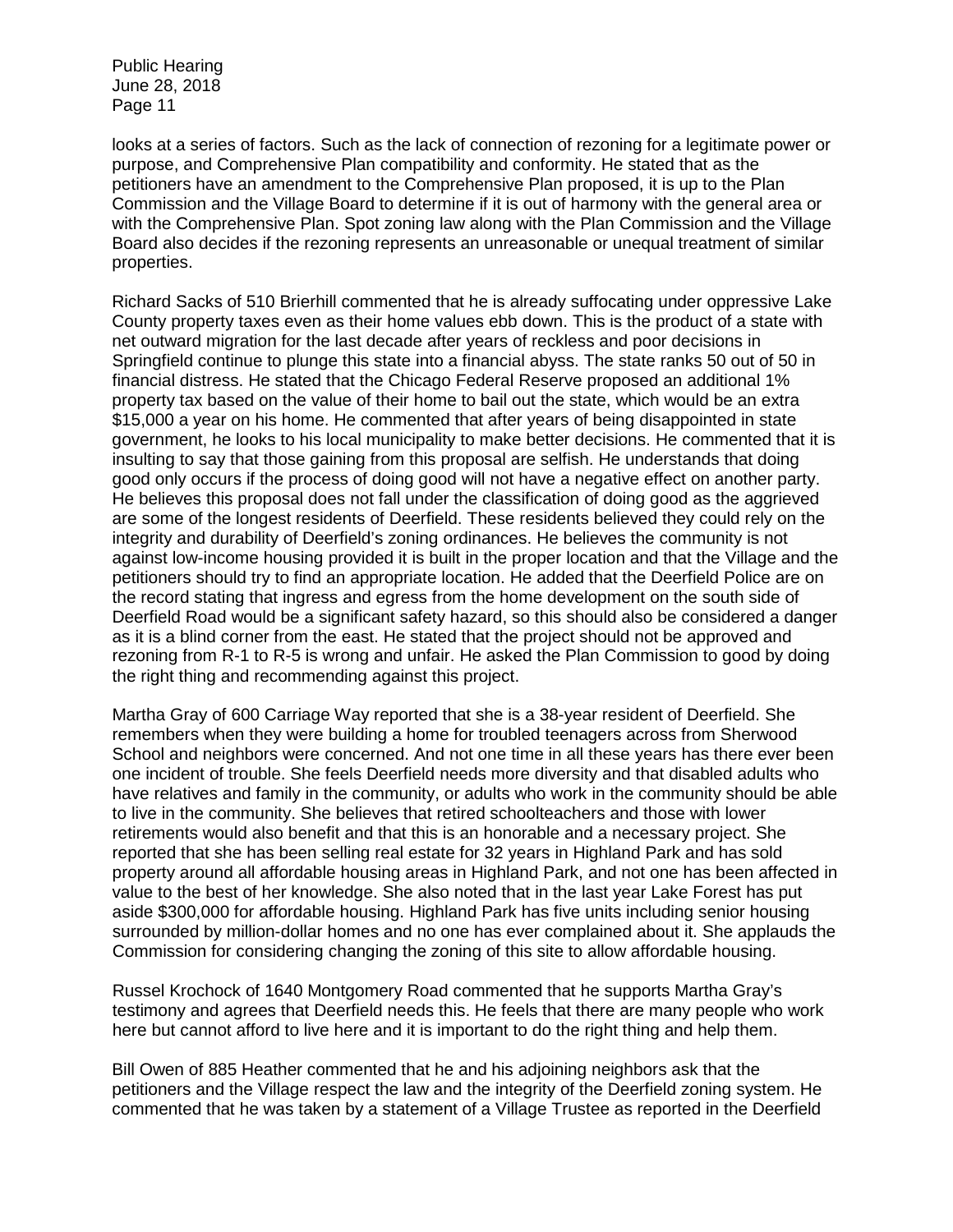Review. The Trustee said that people who have purchased homes in areas with no multi-family developments have a right to expect it to stay this way and zoning is like a contract. Mr. Owen stated that changing the zoning is a slippery slope and would like to rely on the existing R-1 zoning and expects it to be enforced fairly. He questions what he can rely on these days. He relied on this in making the most important decisions in his life. He stated that he is opposed to the rezoning of the proposed site. It would be a huge and unjustified change and they are not a charitable organization as his taxes have gone up enormously. He has spent his time helping other people and he knows the issues. But if this enormous change is made, where would it end. His major decisions were to purchase his property, to remain at his property, and to add on to his property. He would not have made these decisions if he did not think he could rely on the Deerfield zoning code. Lastly, he showed a picture of his property pointing out that there is no buffering from the yard of his property to the site.

Jonathan Dien of 915 Heather commented that he is not opposed to workforce housing, however he is opposed to the rezoning of this property and is also opposed to what is required to make this development work. He commented that he has lived in Deerfield for four years and he loves his home and his neighborhood. He knew when he purchased his home that the land behind it could be developed. But he believed that it would be single-family homes because of the R-1 zoning and the Comprehensive Plan. Because of what he was told and the contract he signed between him and the Village. He questions why it cannot be developed as affordable housing single-family homes and why it has to be apartment buildings. He and his wife moved out of the city to be around less dense housing and leave the congestion and noise. He is opposed to the zoning change and to multi-family housing. He wants the Village to uphold the Comprehensive Plan. He commented that the work needed to develop this land is significant and that the Village Engineer stated that it appears that all engineering requirements can be met, and this does not sound confident. He wants assurance that the plan will work. He commented that his promise to the Village is to take care of his home and neighborhood and the Village needs to uphold their promise to him to keep this site zoned R-1.

Karl Abraugh at 836 Holmes Avenue reported that he is a Deerfield resident and a member of Zion Lutheran Church and he supports the proposal. He commented that he appreciates the understanding of the need for disabled and workforce housing and that it would be nice to go to the supermarket or a restaurant in Deerfield and know that the person helping you is a neighbor. He commented that he is sorry to those who feel this development is an imposition. He feels this is a move in the right direction for affordable housing in Deerfield and hopes other opportunities will be considered in the future. He thanked the Commission for their careful consideration.

Herb Brenner of Northbrook commented that there is an affordable housing crisis in this country. He stated that there are many college educated adult livings with their parents, which was unheard of 20 or 30 years ago. And many people are overburdened by spending more than 30% of their income on housing. He commented that according to statistics 13% or Deerfield households are renters and over 56% of those individuals are considered overburdened. Meaning they spend over 30% of income on housing. He commented that anecdotal information shared about single-family home property values in close proximity to affordable housing is not supported by research. Cross-sectional studies have found that proximity to affordable housing does not significantly affect single-family housing values. The attribution is that it was an effort of builders to design affordable housing o match neighborhoods in size, scale, design and amenities, which is exactly what we have here. Mr. Brenner commented that a key finding of recent studies is that a sufficient supply of workforce housing is essential to the future economic vitality of the area. He commented that we see help wanted signs in Deerfield and this project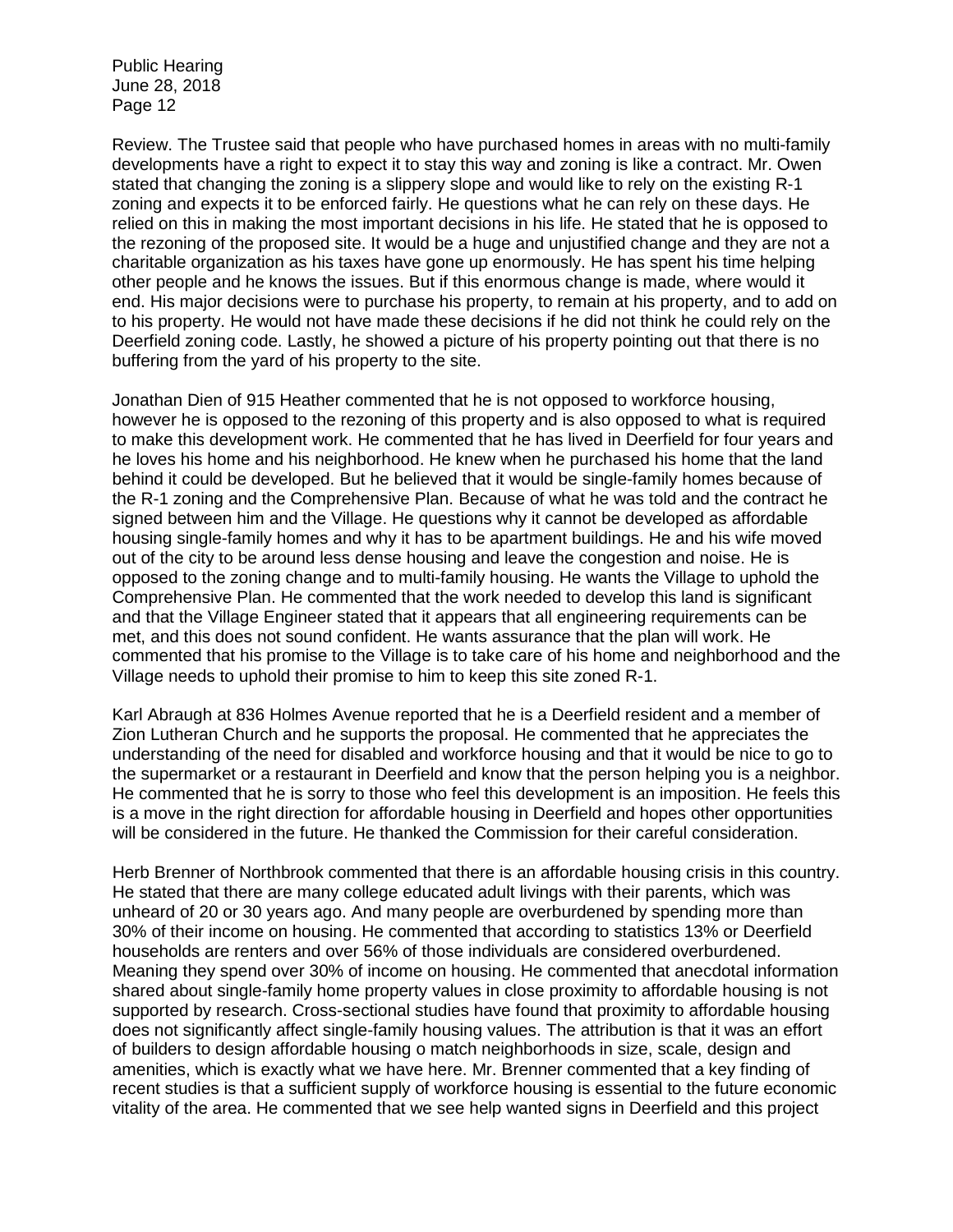would provide housing for those seeking these jobs per the church's mission and their willingness to donate the land. He asked the Plan Commission members to take a big picture approach and look at the needs of the community that this development would fulfill.

Sharon Kessel of 834 Smoke Tree Road stated that she has been a Deerfield resident for 39 years and has been very active in the community. She has also been a realtor for 38 years, has read all of the information, and feels that most people support affordable housing in Deerfield but "not in my backyard". They agree with the philosophy but do not want this development in their backyard. She feels that people do not want to buy homes near multiple family dwellings. Which is why most villages have townhouses between single-family and apartments. And she agrees that neighbors can assume zoning in their neighborhoods will not be changed. She feels affordable housing in Deerfield is a noble cause but that this should be in a better location in Deerfield and this site should be developed with single-family homes and this proposal is not a good use for this land. Additionally, she assumes each unit will need two parking spaces which is a lot of cars and traffic is already heavy. She concluded that she feels the Village is letting her down if they approve this project. The Village should find other places in Deerfield for this. She was also disappointed with charts shown by the petitioners that show new construction adjacent to affordable housing. This cannot be compared because buyers want new construction and will pay more for it.

Roger Dart of 1057 Camille reported that he is a clergy member in Deerfield and has been a Deerfield resident for 51 years. He is joined in support by his fellow clergy colleagues in the Village. 18 of them have signed a statement in support of the Zion Woods project, which they are providing to the Commission. He stated that they strongly support the moral compass of providing affordable workforce housing in Deerfield.

Matt Cohen of 1107 Prairie commented that he agrees with Daniel Fletcher and Herb Brenner's comments. Mr. Cohen read a statement from Arnold Hersh, a Chicago scholar, relative to Chicago's segregated neighborhoods. He stated that candor and rigor showed how Chicago's politicians and elite successfully divided the city by race engaging in resistance to racial equality. Not as a personal prejudice but through their choices motivated by profit, greed, and desperate efforts of homeowners to keep their property values and elude negro invasion. Mr. Cohen stated that apartheid Chicago has been a failure at every level and he supports the Zion Woods project.

Hillary Wolff of 238 Willow Avenue reported that she has been a lifelong resident of Deerfield and is now a student at Northwestern University. She commented that Zion Woods would provide housing for people who make between \$30,000 and \$50,000 per year. Those who are opposed have commented on the change in neighborhood and flooding concerns. She compared the Zion Woods project to the 1959 proposal where JC Mitchell Park is located. This proposal warranted visits from Martin Luther King Jr., Eleanor Roosevelt and critical acclaim from the KKK. In 1959, a contractor laid out a plan for several housing units, some of which were to be allocated for black residents. At that time Deerfield residents rose up to stop the project, built two parks in the locations instead, and kept diversity out of Deerfield. They had also previously that year defeated a referendum for parks, and upon hearing that these homes would be sold to black families, two parks were then approved. She stated that Deerfield is still over 90% white and has a very small minority population. Ms. Wolfe stated that she agrees that this project could change the character of the neighborhood as minorities are more likely to earn less income, but she argues that it will change for the better. She commented that diversity and equality are values she learned growing up in Deerfield schools, yet she cannot name a single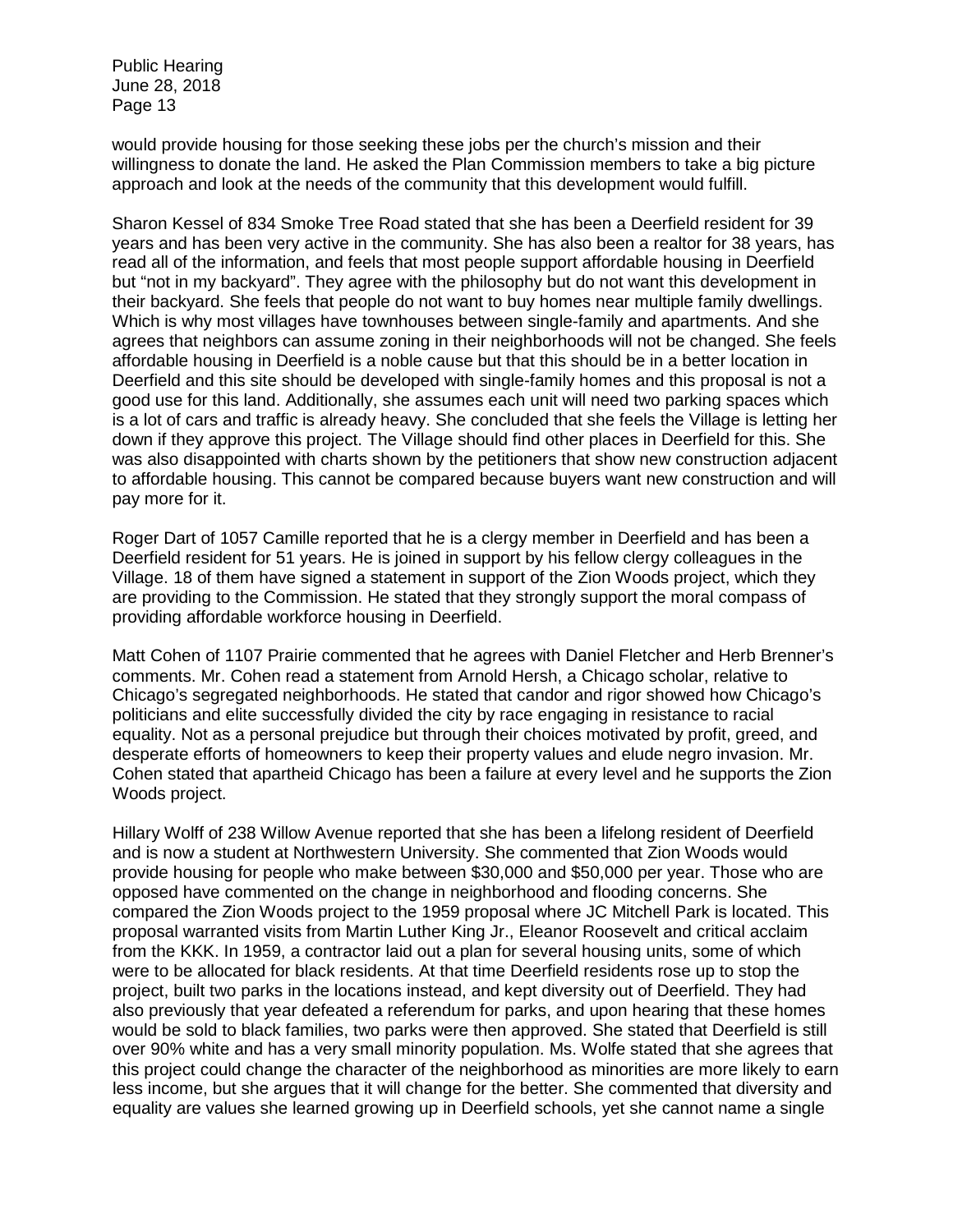person who had a different background that she did growing up. She questions how children can be taught about acceptance and heterogeneity when their community will not allow this lowincome housing project due to increased flooding. Regarding neighborhood character, Ms. Wolff asks if we are worried it will change to reflect values taught in schools. Deerfield has national notoriety for its liberal gun law but also received national notoriety in 1959 as well which needs to be acknowledged. She feels Deerfield should be more inclusive and approve this project. She feels Deerfield cannot send children out into the world to discover that the world they grew up is behind the times. Additionally, studies show that proximity to low-income housing does not lower property values. Studies also show that diversity in schools has also been shown to increase GPA and awareness of cultural, social and societal issues from exposure. She ended with a quote from an issue of the Deerfield High School newspaper in 1994 from the Principal at that time. He commented that for most people it is painful to discuss the 1959 housing opposition and they hope it is past us. She stated that approving this project is Deerfield's chance to move past it.

Paul Cohn of 1054 Springfield Avenue commented that he agrees with Ms. Wolfe and that he supports the project.

Rina Sirk of 75 Bent Creek Ridge commented that her home abuts the river and will be downstream from this development. She stated that she is not a racist and has a good moral compass. She commented that her concern is the impact this development will have on her property, which she bought in good faith. She stated that FEMA redrew the borders of the flood plain and she wants the boundaries to remain unchanged as this was integral in the purchase of her property. She questions how the slowing down of water and flowing back to river will work and stated that water is often still sitting in her yard five days after a storm from the river banks. And this may increase that amount of time with more water to be added back to the river. She stated that there is also flooding in the streets and the storm sewers do not have the capacity needed, and more water will only increase this problem. She added that more problems with water could mean increased insurance costs and a decrease in the value of her home. She added that she is also concerned about traffic and how hard it will be to make a left turn in or out of the site as it will be difficult without a turn lane. Lastly, she asked if there is a limit to how many residents can be allowed in each unit and how many cars each unit can have at the proposed development.

Alex Shkurenko of 670 Carriage Way commented that as a recent immigrant to this country he supports affordable workforce housing and knows how hard it can be to find this. He stated that he considers himself to be a neighbor of this development and although the developers reported that they spoke to the neighbors, nobody ever approached him or asked him his concerns, and he has several comments on the proposal. He commented that the petitioners reported that there will be zero fiscal impact on the Village, but that there will be additional taxes generated from the development which means something else must have less taxes generated, which means less valuation on existing homes. He commented that the value of homes around this development will be lowered and less taxes will be generated which is how there will be zero impact.

Ryan Osberg of 410 Carlisle Ave stated that he has comments for and against this development, logistical and philosophical. He stated that he heard concerns about the density, traffic impact, flooding, impact on schools and aesthetics, which he shared at first when he first opposed this project. However, after reviewing the revisions to the buildings and the petitioner's analysis as a whole, his initial objections seem to be addressed by the developers. He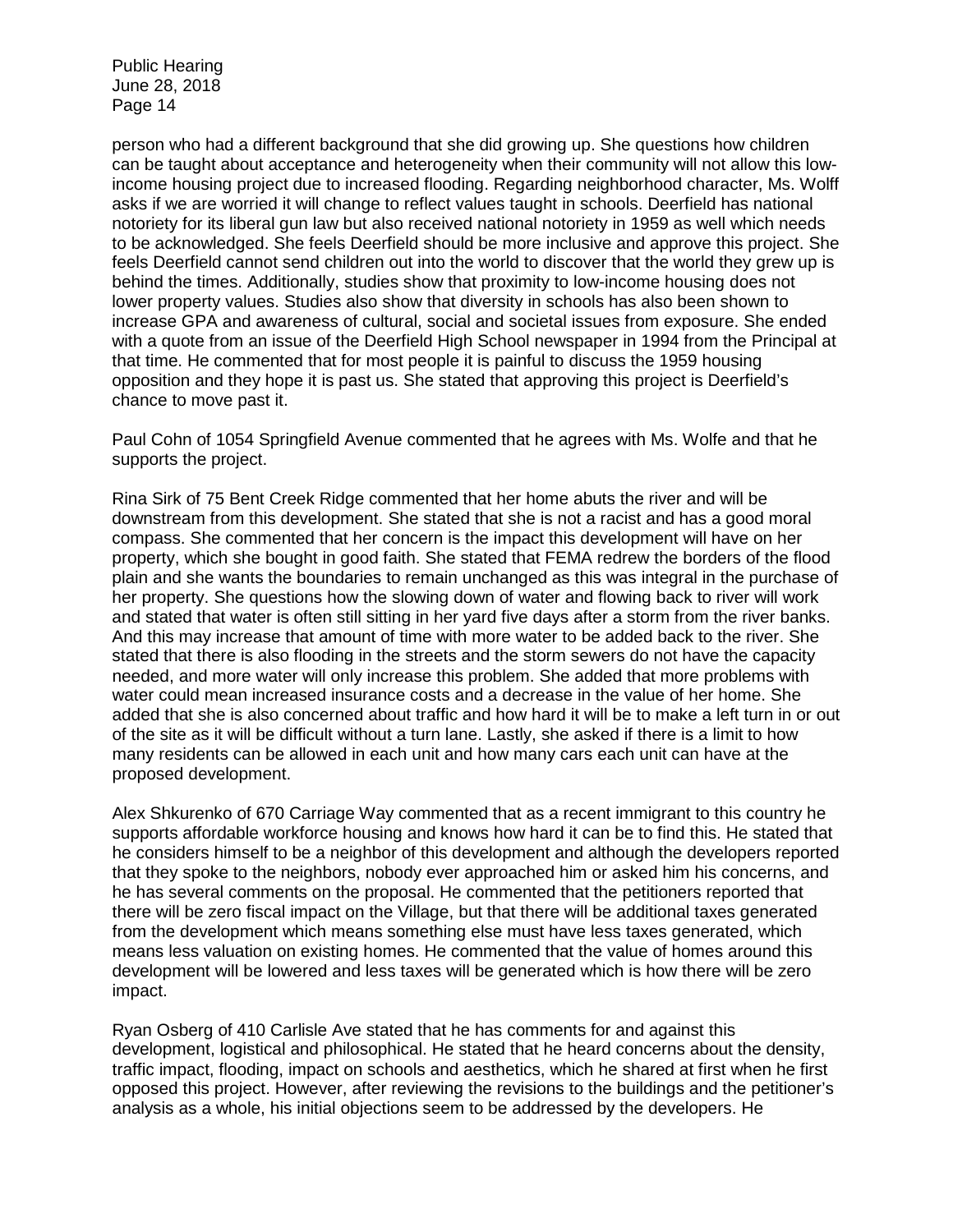commented that as residents they are not experts and should rely on the Plan Commission to validate the studies presented by the petitioners. He stated that it is common sense that if thousands of cars already drive on Deerfield Road each day, and a dozen or dozens added will not have an impact. And the traffic flow out of this site already exists with the driveway. Regarding the impact on schools, he would like the petitioners to confirm that the school district's previous assentation that this development would have no impact on schools is still accurate. He commented that Elysian Way will have a larger impact on the surrounding existing community than this proposal would, and that Zion Woods is an ideal location for this proposal because it has self-contained traffic. Elysian Way removed more trees and open space than Zion Woods will. And yet the neighborhood objections paled in comparison as Elysian Way is for millionaires and is not affordable housing. He added that he would like developers to keep in mind that Deerfield is a small community with a focus on young families and he encourages this development to support this and convert the property to family housing.

Stephen Jackson of 932 Fountain View Drive commented that he supports the zoning change and the changes the developers have made in the plans since the previous meetings. It seems there is a need for affordable housing in Deerfield and across the country. He feels this is a good use of property that would not be used well otherwise and that single-family homes on this site would not have the benefit of the storm water engineering improvements to direct, hold and slowly release the water. He stated that comments are heartfelt on both sides and he thinks this proposal is a very practical thing for the Village to approve and he supports it.

Michael Halpern of 1341 Gordon Terrace commented that there have been many changes in his 41 years in Deerfield. He stated that the development in 1959 was very real and the Village needs to take strides that are more positive and he is for this project. He stated that he was a member of a congregation at Wilmot and North Avenue and when they were first building at this location, there was a significant outcry of what it would do the neighborhood. The Village defended their right to build there and since then there has been no decreased home value or quality of life in that neighborhood. He also stated that for 20 years he has been on the board of 1 Deerfield Place, which is a very well managed senior affordable housing development in Deerfield. It is managed by HODC and he can attest to their ability to develop properties that meet all regulations and added that they have the heart to do this because it is a difficult job to accomplish. He sees this development as a step forward for Deerfield.

Andrew Marwick of 442 Kelburn commented that he opposes this development and he also spoke out against a development on Elm Street for proposed \$600,000 houses, and that affordability has nothing to do with it for him. He commented that climate change is real and that there has been more rain and more flooding recently and the future is unpredictable. This month Deerfield has had eight inches of rain and last month it had more than eight inches of rain. This site is in a flood plain and he feels great amounts of rain could cause this whole project to be under water and be a disaster. He stated that this is not the right place for affordable housing in Deerfield. He feels that affordable housing should be better planned and should be closer to public transportation and to jobs. He commented that when Woodview and AMLI housing developments were proposed, there was no discussion at that time of any of these units being affordable housing. He commented that Deerbrook Mall and the surrounding area is zoned C-2 Commercial Outlying District. People ask where can you put affordable housing and he believes in this area around Deerbrook and Home Depot. In this area there are 70 acres zoned C-2 Commercial Outlying District and is a more appropriate site for affordable housing developments where there could be thousands of units proposed. 30 units times 70 acres is 2,1000 units possible in this area. He would like to see a rezoning of the area around Deerbrook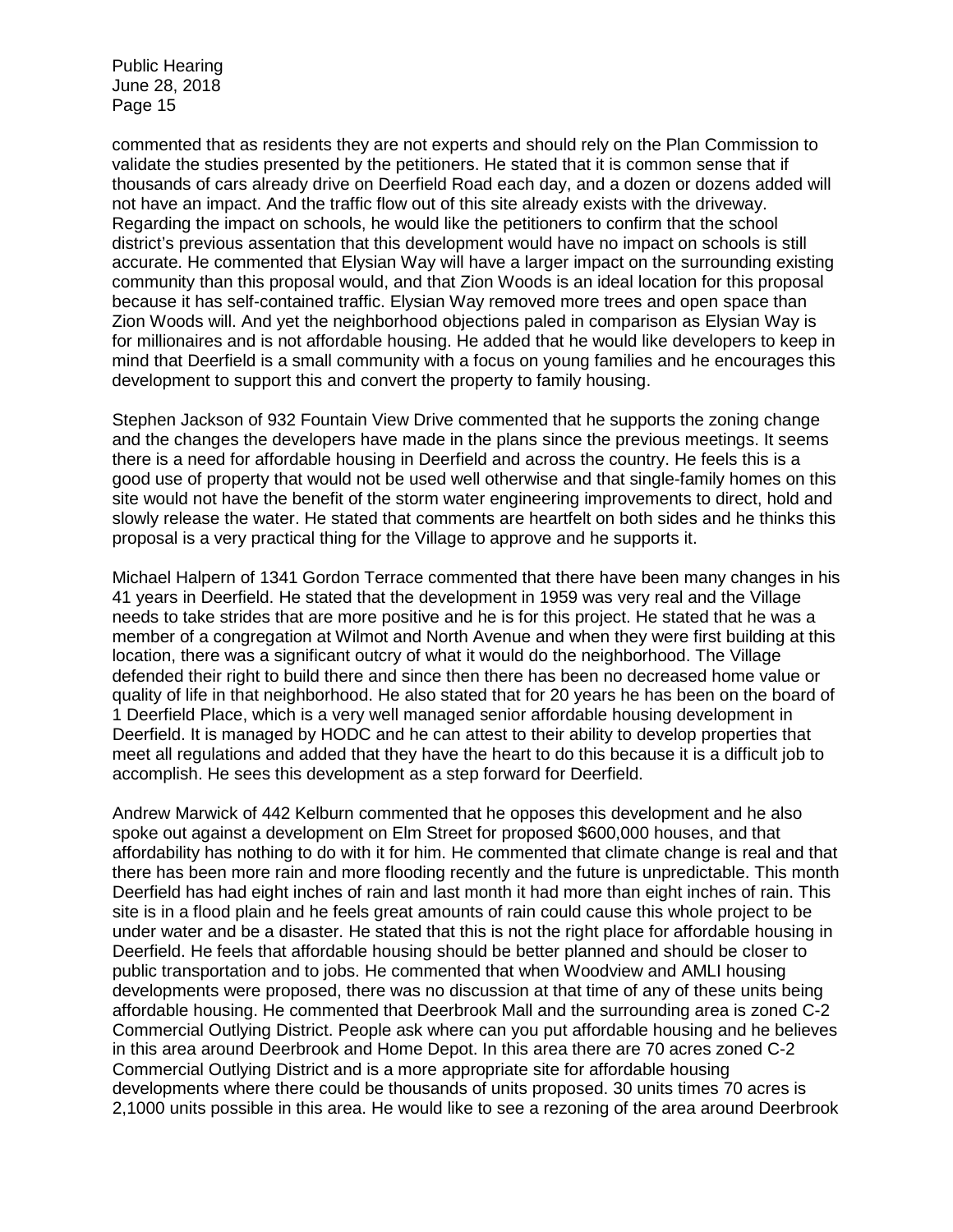to allow for mixed-use transit-oriented developments. It is close to transit and most of it is not in a flood plain.

Deb Singleton of 1135 Warrington commented that she supports Hillary Wolff's presentation and that she is in favor of this zoning change for affordable housing. She commented that her children and many people who live here already cannot afford to live here and that they need affordable housing; it is not only a logistical question but a moral question. They need affordable housing. And with regard to density, there are homes being built in R-1 zoning on the other side of her house, and the setbacks will only be 10 to 15 feet from her house. She commented that when she moved in it was a wooded ranch house community and that she did not move into a neighborhood with the kind of density being built now. She stated that there were never any guarantees that her community would not change, and this is true of all communities. She sees trees being taken down and three-story houses being put up. She is jealous of this development. In comparison, Zion Woods will have much larger setbacks from neighbors and lower building heights. She stated that it is a well-designed project with neighbor input, meanwhile the houses being built near her home did not ask for her input. Regarding zoning, she understands that the density and the design is designed for R-1 to R-2 and that legality requires to ask for R-5. And regrading water engineering, she is aware that the technology in this area has improved dramatically and the older retention ponds mentioned by some commenters are very different than the retention areas being given to this site. She totally agrees that single-family housing would not afford the kind of water protection that this design gives. The retention area on the south end will have a system that won't let water out until the river drops.

Len Bland of 506 Cambridge Circle commented that he is here because he decided that as a Deerfield resident near the recently proposed Elm Street development, he wants to pay attention to every zoning change request from R-1 to R-5. He is wondering what is happening in Deerfield that they are getting these requests so frequently. The Village has a plan and it is a wonderful community and outsiders are asking for changes to the plan. He also wants to know why water and flooding has become such a problem in Deerfield. He asked whether the Village is requesting an independent study to look at the storm water engineering system as they did for the Elm Street proposal. He added that he would like to see technologies like pervious pavement that can alleviate water problems be incorporated into these proposals that remove green space with asphalt. He stated that he agrees with Andrew Marwick's comments that the area around Deerbrook is a good location for affordable housing. He added that he sees developers come again and again with poorly proposed projects initially and it is a huge burden on residents and the Plan Commission. He would like the Village to reward developers who come with a good plan the first time.

Evan Nadler of 965 Heather commented that he recently purchased his home and can speak to the diminished value as he paid less for it with rumors of this development pending. He commented that reports and studies are only as good as their assumptions. He stated that he has three kids all under two and a half and that he is taking on risk with his kids playing behind their home. If this development is approved, he will have to spend money to ensure that his kids cannot get out of his backyard near the storm water retention. He commented that when he moved to Deerfield he rented for two years across from affordable housing and he has no issues with affordable housing in Deerfield. He asked why there was no consideration given to make any of the recently approved large housing developments in Deerfield have any affordable housing, as there has been over 600 new units added and this proposal is only for 25 units. He asks why on this piece of property on a small site with only 25 units.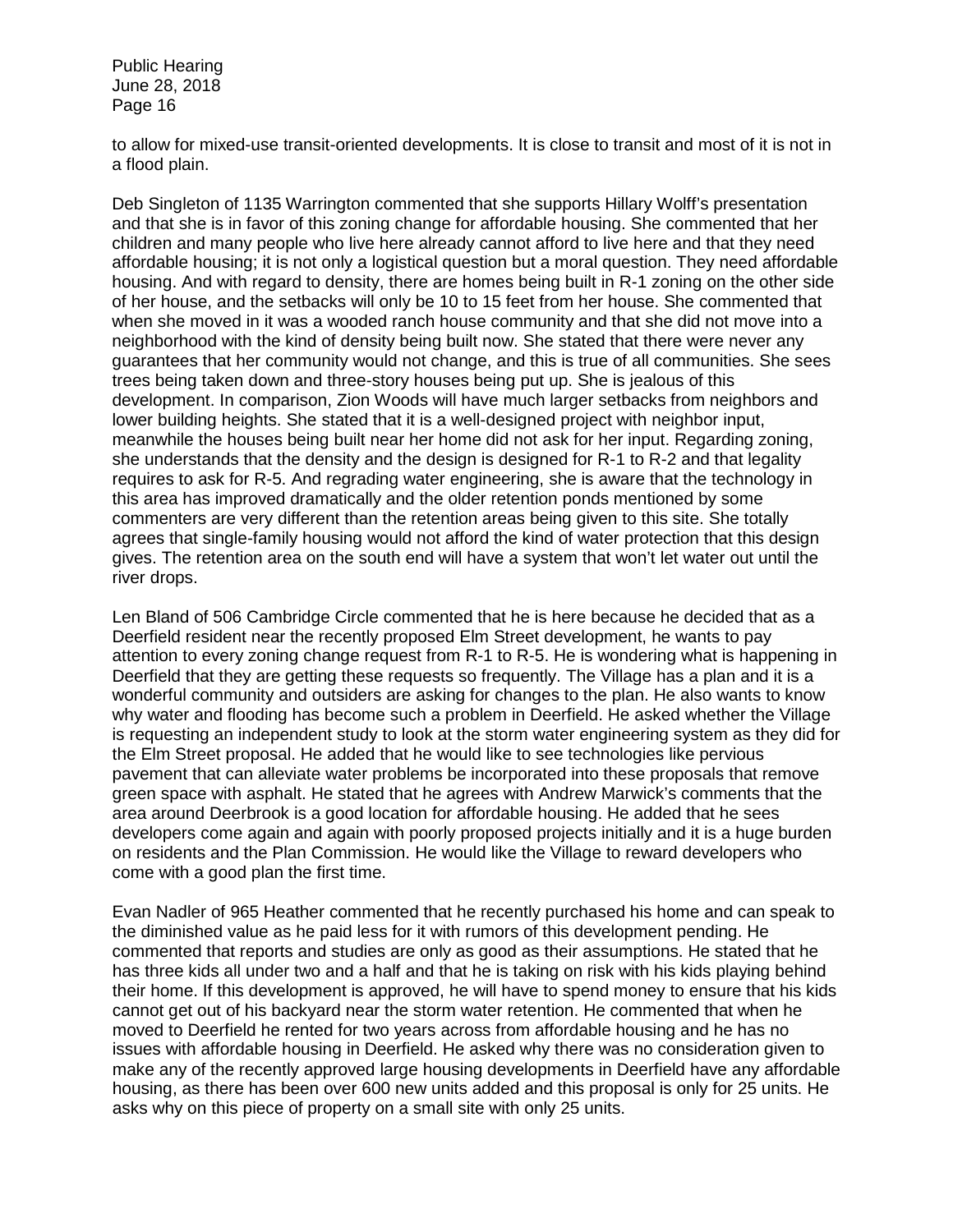Jason Cohen of 180 Millstone Road commented that he does not believe that this rezoning is a solution to getting low-income housing in Deerfield; it is an option but not the right option. He would like to see the Village be more proactive to plan for more low-income housing and to find more suitable locations like around Deerbrook. He commented that regarding this proposal there are two things that sit uneasy with him. The first is the monetary gain for the church through the land lease. In a simple sense, it is a mechanism for profit or monetary gain. It is perpetuity for the church and an outcome of the rezoning would be to enrich the church. And additionally, he sees gaps in the reports and studies completed by the petitioners and he is not confident that the storm water improvements will work as expected. He asks what the risk is that the Village will consider if they are wrong and the storm water system does not work as expected. If water overflows onto Deerfield Road, who will pay for that? And what about people who may get more water in their yard. He asked the Plan Commission to consider these risks and consequences.

Stephen Altschul of 615 Wicklow Road commented that he lives downstream from the proposed development and he is conflicted between doing a morally right thing while opposing the density and rezoning. He stated that he would like to reiterate that the traffic study was done before the neighboring Elysian Way development was built and does not factor this in. And he does not see how Zion Woods wouldn't create a safety hazard as six new houses was too much for the signalized intersection to bear on Deerfield Road. He asks why 25 units could have the parking and ingress and egress when the church is closer than the houses on Elysian Way. And additionally that street floods regularly from river overflow and a water study was done here. He commented that whether it was zoned R-1 or R-5, no developer for multi-family housing or single-family homes would purchase the land without planning for water engineering on the site. He commented that some workers at the Highland Park Jewel live in Deerfield and you can get to know them as neighbors. He stated that he believes that Deerfield needs more affordable housing and that there are many possible locations for workforce housing on Village owned land and parking lots in the downtown area. He stated that the Village can take a leadership role in doing this if they want affordable housing in Deerfield and partner with a developer, and that this would be in the spirit of what residents want, rather than rezoning a single-family neighborhood into a higher density.

Andy Stein of 970 Heather commented that he opposes the proposal for many of the reasons already shared including zoning and the Comprehensive Plan. He commented that the storm water detention and grading are in the flood plain and he wants the Village to ensure that IDNR would allow for these improvements in that location. He asked if the petitioners have provided detailed hydrological analysis from the North Branch of the Chicago River to determine the upstream and downstream affects. He also questions whether anything should be done in the flood plain on the site and asks if there is thought to design these outside of the flood plain to alleviate concerns.

Mr. Friedland stated that the petitioners feel comfortable with their presentation made and that they believe the proposal respects the zoning ordinances and meets the standards for rezoning as there are provisions for amending the ordinances.

Chairman Berg stated that the Plan Commission would now conclude public testimony and meet in an open workshop setting to consider their recommendation on this matter. He stated that a written recommendation would be made to the Village Board who will make the final binding decision on this matter.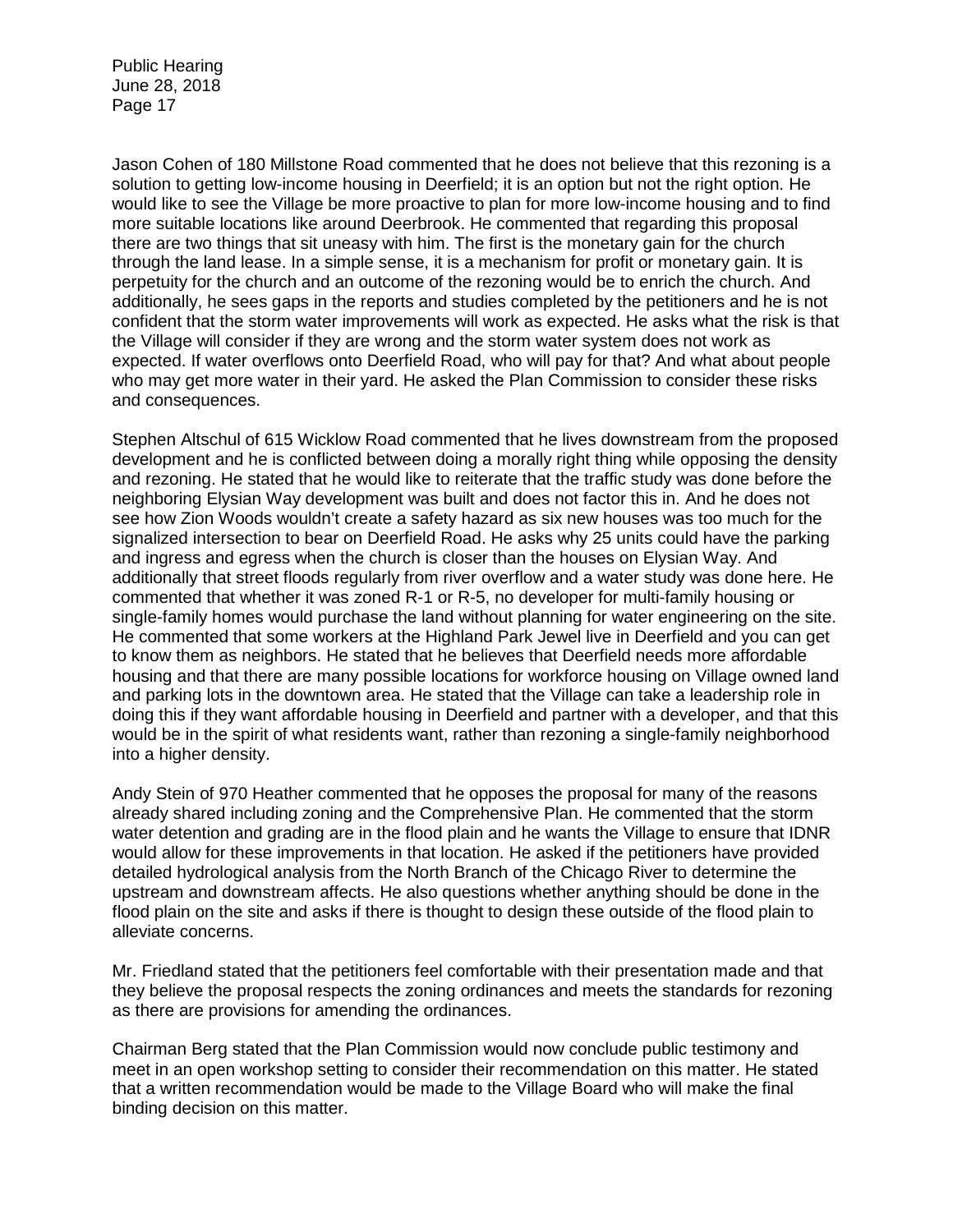Mr. Nakahara reported that public comment letters and other materials received from neighbors and residents regarding this matter be entered into the record. Chairman Berg confirmed that the Commission received these and they will be entered into the record.

# **(2) Public Hearing: Request for a Special Use and Necessary Exceptions to Permit the Establishment of a Credit Union with a Drive-Thru at 99 S. Waukegan Road (Waukegan Lake Cook LLC and Consumers Credit Union).**

Chairman Berg reported that the petitioner in this matter has requested a continuance to the July 12, 2018 Plan Commission meeting. Commissioner Bromberg moved, seconded by Commissioner Forrest to approve this continuance. Said motion passed with the following vote:

Ayes: Bromberg, Forrest, Goldstone, Jacoby, Silva, Berg (6) Nays: None (0)

There being no further discussion, the Public Hearing adjourned at 10:35 P.M.

Respectfully Submitted, Laura Boll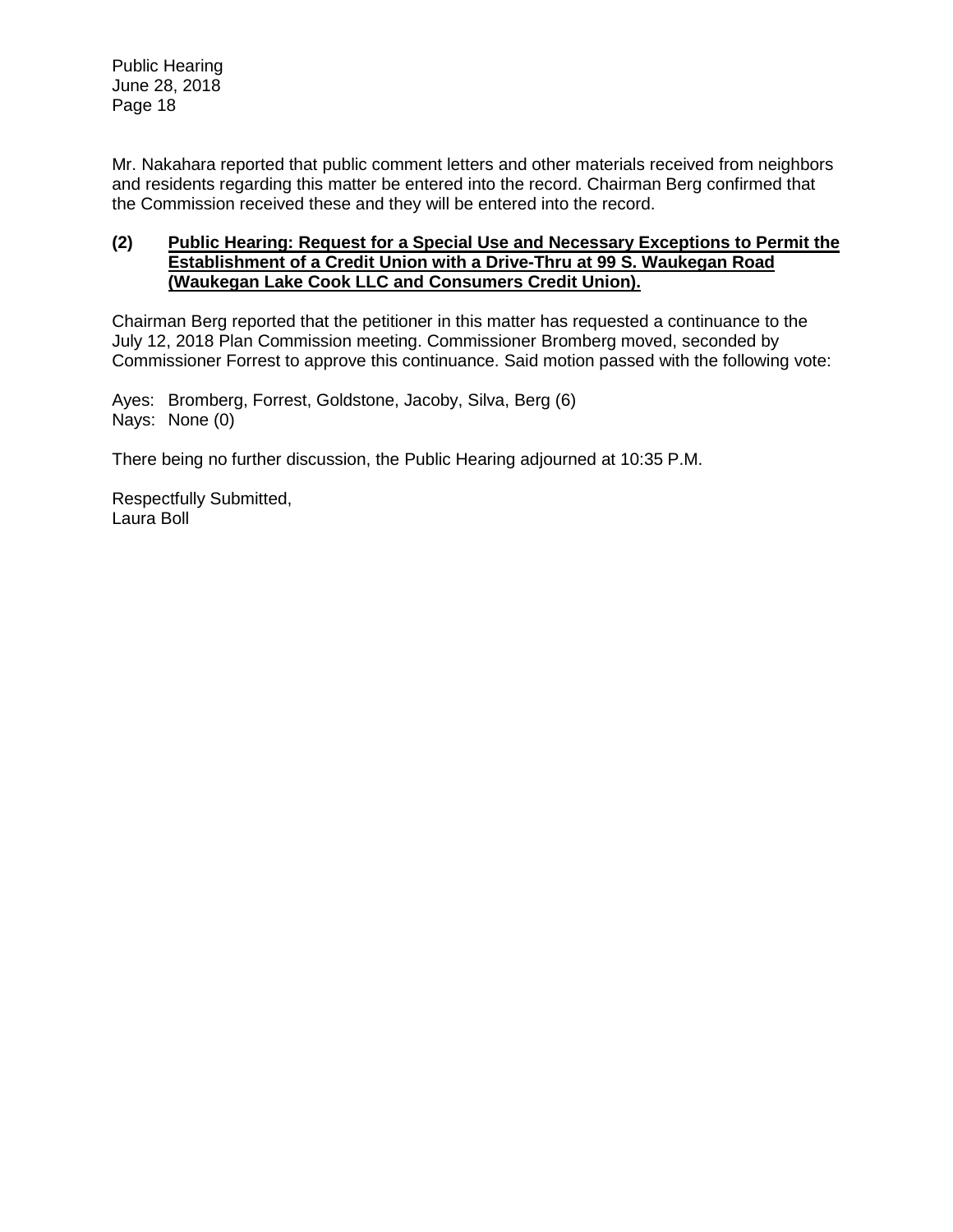### **PLAN COMMISSION VILLAGE OF DEERFIELD Minutes**

The Plan Commission of the Village of Deerfield called to order a Workshop Meeting on June 28, 2018 at the Village Hall, 850 Waukegan Road, Deerfield, Illinois.

| Present were: | Larry Berg, Chairman<br>Al Bromberg<br>Elaine Jacoby<br>Jennifer Goldstone<br>Sean Forrest     |
|---------------|------------------------------------------------------------------------------------------------|
| Absent were:  | <b>Stuart Shayman</b><br><b>Justin Silva</b>                                                   |
| Also present: | Jeff Ryckaert, Principal Planner<br>Daniel Nakahara, Planner<br>Ben Schuster, Village Attorney |

### **WORKSHOP MEETING**

### **(1) Discussion on Proposed Zion Woods Development at 10 Deerfield Road**

Commissioner Jacoby commented that the petitioners did not address landscaping plans.

Project Architect Mark Parrucci reported that the landscaping design places an emphasis on using natural, sustainable plantings that do not require a huge amount of maintenance. The compensatory storm water storage facility on the north end and the storm water detention on the south end will have tall, colorful native grasses and plantings that bloom in the spring and summer. There will also be a variety of landscaping and plantings done around existing trees that will remain and additional trees will be added in an effort to keep the property green and attractive. There will also be taller grasses to be mowed closer to the buildings.

Commissioner Jacoby commented that she read that 37 trees will be taken down and 81 trees will be added. Mr. Parrucci confirmed this. Commissioner Jacoby asked what landscaping will be done to buffer the neighbors on Heather Road. Mr. Parrucci replied that there are existing shrubs and vegetation on the western border, which will remain, and a mix of evergreen and deciduous trees will be added. They intend to maintain the existing berm and create a nice screen to the west along the neighbors.

Commissioner Jacoby commented that the Village accepted the plans for storm water engineering and asked if at a certain point if it was deemed unacceptable by the Village, if the Village can put a stop to it. Mr. Ryckaert stated that the Village Engineering Department accepted the preliminary engineering plans and submitted a letter stating that the site requires a lot of work but the engineering requirements can be met. He reiterated that the final development plan would need to be approved by the Engineering Department, but that this complicated work in the flood plain can be done and the requirements can be met.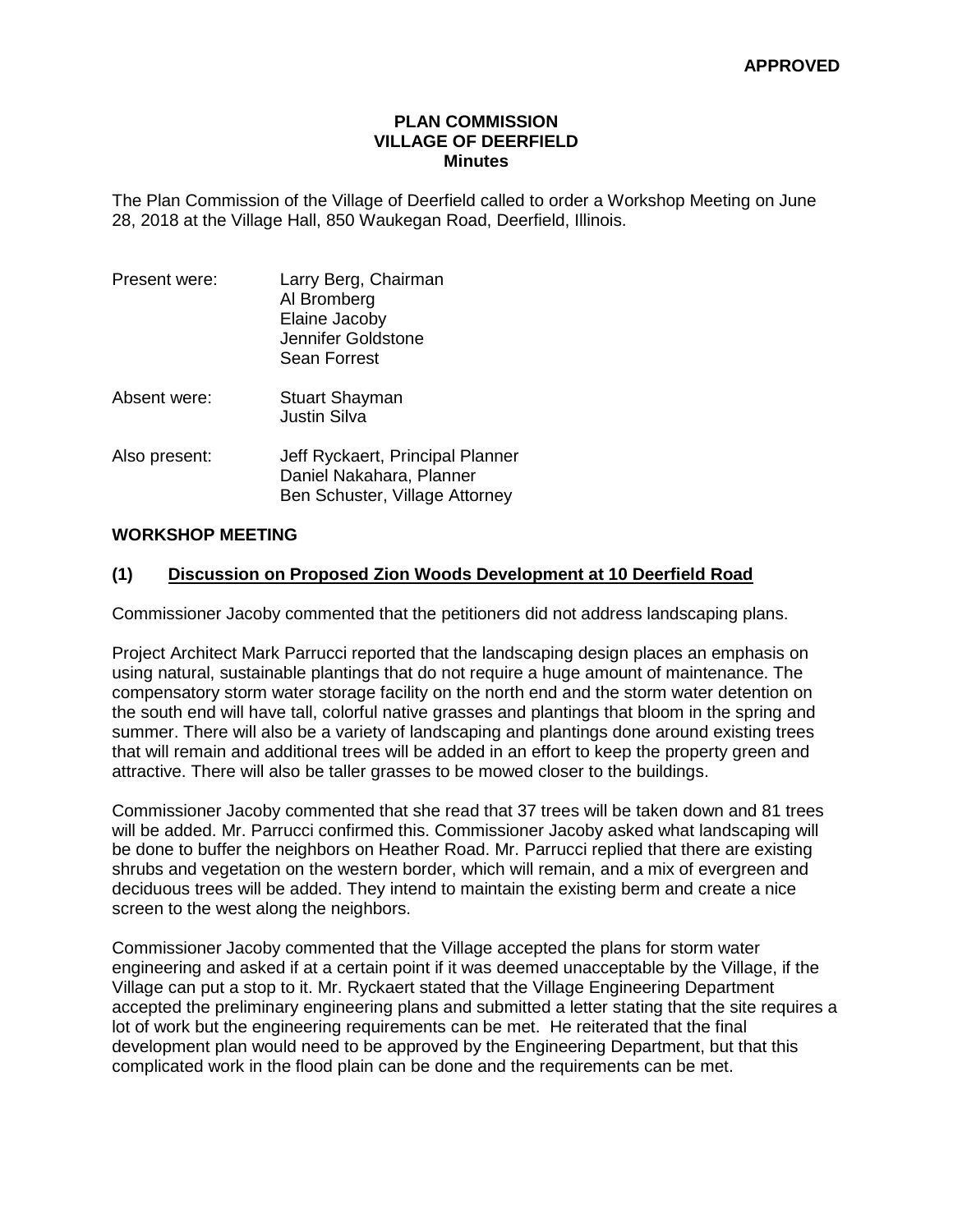Workshop Meeting June 28, 2018 Page 2

Commissioner Bromberg commented that some speakers raised points that there were answers to in the agenda packet materials. A question was asked about the limit of number of residents and the number of cars projected in the development. He stated that it will be limited to two people per bedroom. And that the number of cars projected was during the peak traffic hour and was not the total amount of cars projected from the development. He also clarified that the zero fiscal impact does not mean that residents will pay less or no (property) taxes, the zero fiscal impact in the fiscal impact study makes the assumptions that the increased costs to the school and police services will be offset by the (property) taxes paid by this development.

Commissioner Bromberg commented that the petitioners' materials were well put together and that he feels this is clearly not spot zoning. In addition to the studies that the petitioner completed on the impact on surrounding properties, he also spent time researching other studies that all conclude that there is no negative impact from affordable housing on surrounding property values. He also thinks that the storm water situation will be made better and not worse, and that there is already a traffic issue on Deerfield Road and this proposal will not have a significant impact. Regarding comments that approving this is a slippery slope, Commissioner Bromberg stated that the Plan Commission looks at every project on its own merits and each stands on its own. One decision does not have any implication on another project. He commented that he thinks this is a good project and good for Deerfield and that he supports it very much.

Commissioner Forrest noted that there were around 35 speakers; about half on each side of the issue, and that everyone was respectful and civic. He was happy to see how the issue was debated in this manner. He commented that he does not see this as issue about affordable housing; he thinks this is a question of appropriate land use and whether the site should be rezoned to R-5 on this site and should there be multi-family housing on this land. Commissioner Forrest stated that he concludes no, he does not think this is a multi-family site. He hopes the Commission and Board sees this issue as whether multi-family should be here and not. Whether the plan is for affordable housing or market-based housing is secondary and he does not support the land use of this site.

Commissioner Goldstone stated that she agrees that some emotion must be taken out of the concept of workforce housing and that the rezoning standards must be looked at and whether it meets these criteria. She commented that many emotional comments were made that do not apply to how the Plan Commission makes decisions. She commented that the property is currently difficult to get in and out of on a Sunday afternoon and she understands some of the traffic concerns and there is a blind corner and no left turn lane in. Elysian Way has a light, which is safer. She is confident that the petitioners' plans will improve storm water engineering on the site and she is not sure another use would be better than what they are proposing. And although it does seem drastic to go from R-1 to R-5, this is the only classification that this fits into and she supports the project.

Commissioner Jacoby commented that she agrees there will be no impact on traffic on an already busy road and an additional 16 cars at peak time is not bothersome. Regarding storm water, she is confident the Village will ensure that the engineering is a good plan and that it makes sense for the site. Regarding effect on the community and the neighborhood, she thinks the petitioner has met all of the standards and that affordable housing and housing for special needs is something wonderful for the community and would have a positive effect on the neighborhood. She commented that the site is somewhat isolated with the river, Deerfield Road,